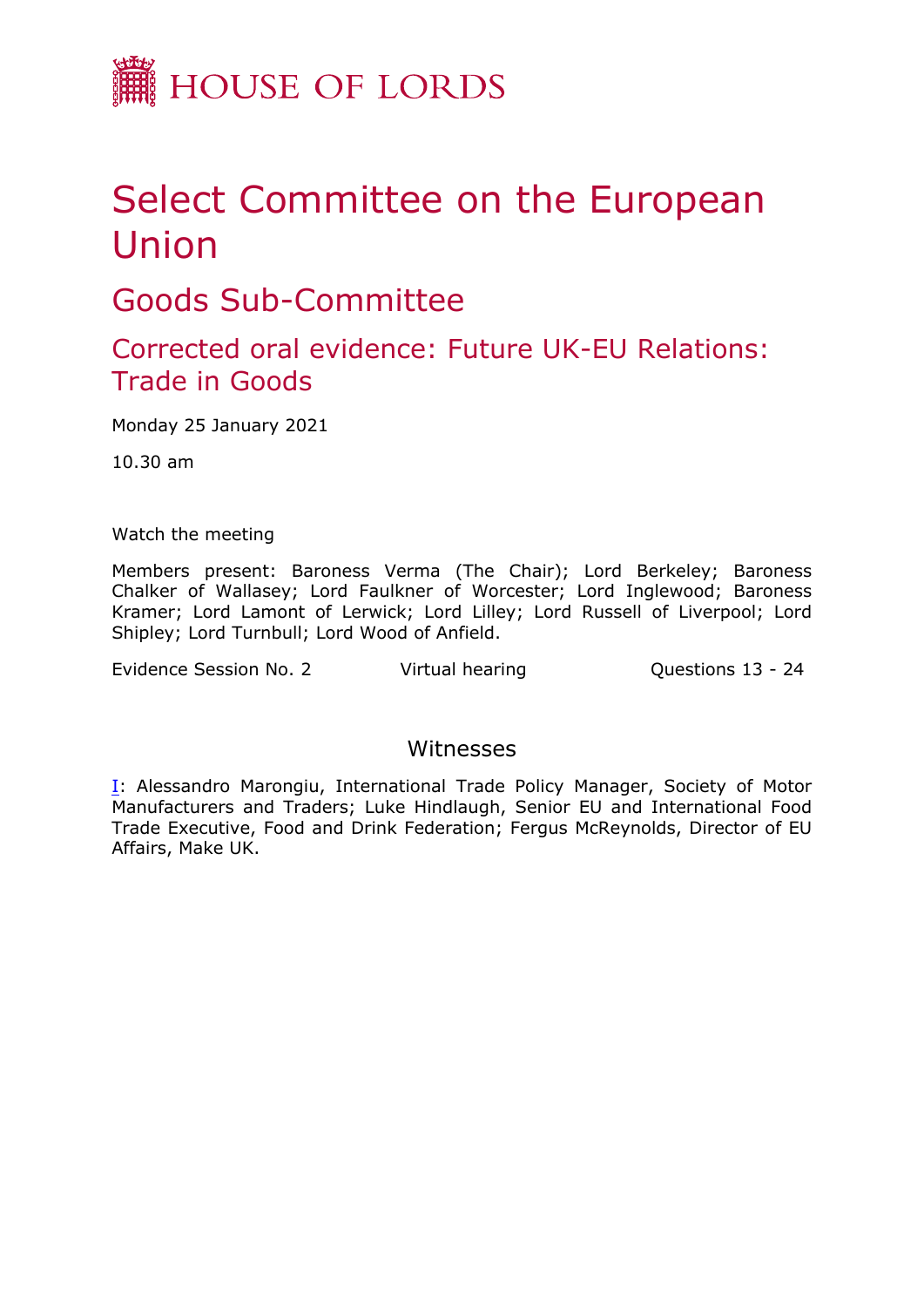## <span id="page-1-0"></span>Examination of witnesses

Alessandro Marongiu, Luke Hindlaugh and Fergus McReynolds.

Q13 **The Chair:** Good morning and welcome to committee members, and to our three witnesses. This is a public session on future UK-EU relations: the trade in goods.

The witnesses have had sight of our questions. Committee members may come back with supplementaries. In the interest of keeping the session to time, I remind everyone to keep the supplementaries reasonably brief. If, on receiving the transcript after the session, the witnesses see that there are minor corrections to be made, could they let the clerks know as quickly as possible?

Our first witness is Alessandro Marongiu. Apologies if I have said that wrongly, Alessandro; you can correct it when you come to speak. You are the international trade policy manager for the Society of Motor Manufacturers and Traders. Luke Hindlaugh is a senior EU and international trade executive at the Food and Drink Federation. Fergus McReynolds is the director of EU affairs at Make UK.

A very warm welcome to you all. I will get on with the session straightaway because there are many questions, and colleagues will most likely want to come back with supplementaries. I will start with a general question. Within the parameters of the TCA, which industries do you think are or will be the most affected by tariffs, and what do you think can be done to make that impact as little as possible, or the least possible?

*Alessandro Marongiu:* Thank you very much, Baroness Verma. As regards industries that might be affected, when it comes to manufacturing businesses, in particular the automotive sector, impacts are possible. The SMMT obviously welcomes the conclusion of the trade and co-operation agreement with the European Union. There was a huge sigh of relief from industries facing significant tariff risks from a no-deal WTO outcome. The deal provides the opportunity for tariff and quota-free trade foundations on which the industry can build. However, there is no such thing as a tariff-free deal; tariffs apply, unless you can comply, and demonstrate that you can comply, with the rules of origin requirements. So there is the threat of tariffs for the automotive industry, although the agreement allows us to trade tariff and quota free.

There are risks. Obviously, there is a question about the possibility of complying with rules of origin as set out by the deal. There are risks related to new, potential regulatory biases<sup>1</sup> that could emerge now and in the future. There are the pre-tariff costs of complying with different regulatory requirements. In general, friction at the border and customs issues affect all trade in goods between the two parties, certainly the trade in automotive products.

<sup>&</sup>lt;sup>1</sup> Note by witness: corrected to "barriers"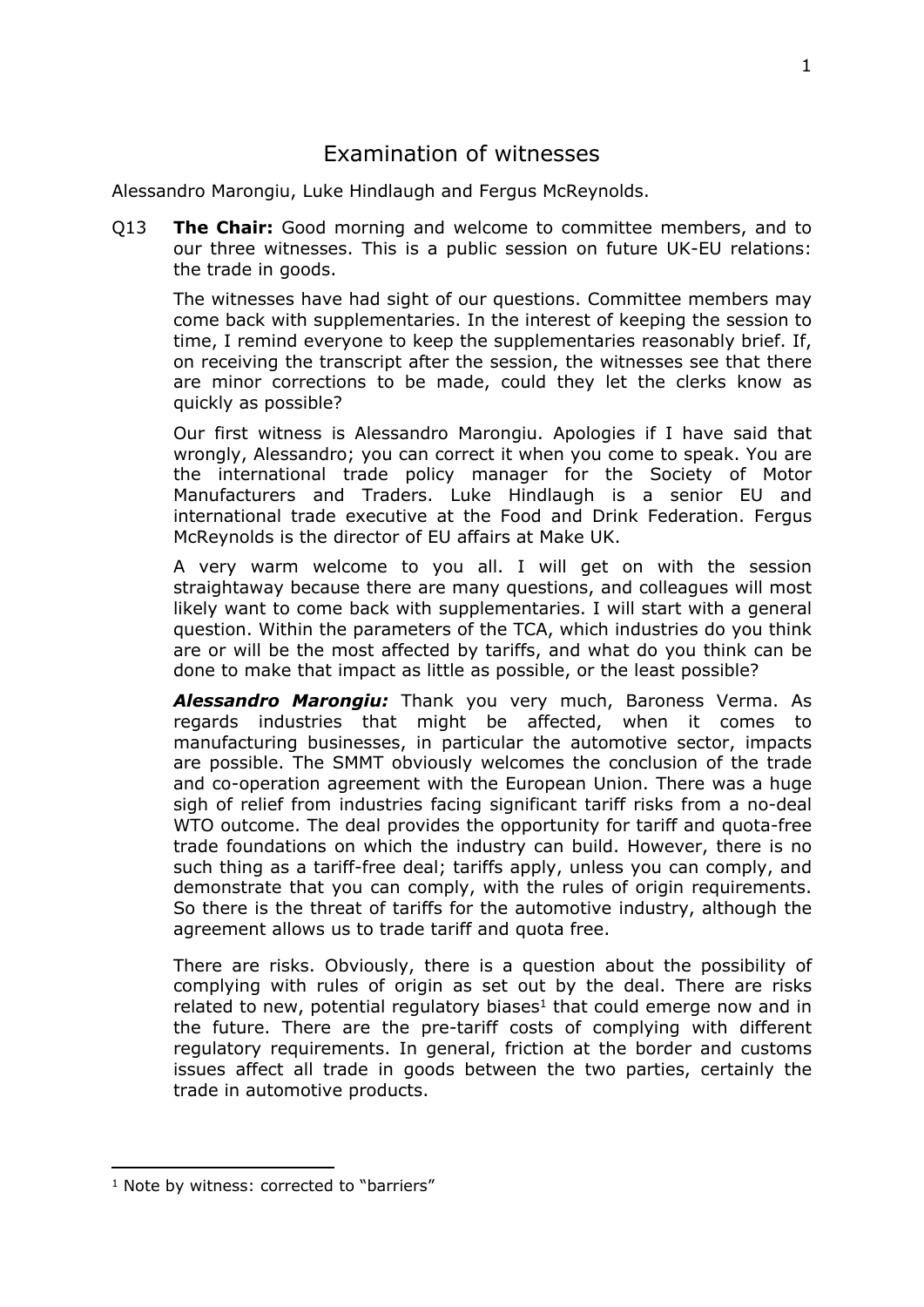I cannot speak for other industries, but those are the main threats that are still there for automotive, despite having a deal in place.

*Luke Hindlaugh:* I agree. The avoidance of no deal was very much welcomed in our industry. It would have been a disaster for food and drink. The avoiding of tariffs was very welcome.

We produced a two-page summary of the deal, and we are happy to share it with the committee. We very much agree that, on tariffs and tariff-free access, it is very much best in class, but when you go beneath the surface to the rules of origin and the SPS—sanitary and phytosanitary—measures, there are significant barriers to overcome.

To sum it up in a sentence, the headlines are very good, but you need to look beneath the bonnet of the car and realise that you will have to pedal it yourself. For rules of origin, particularly for food and drink, there are particular issues around some of the produce-specific rules that provide worse access than some in the Canada agreement in allowing the value added within those rules. Helping the industry to understand those in particular will ensure that some tariff-free access can continue.

A particular issue is the use of inputs from developing countries, and it is disappointing that it was not addressed in the deal. We were very disappointed that that did not get over the line, because it will impact manufacturers using inputs from developing countries that then go into exports to the EU, or exports that come from the EU to the UK.

The particular challenge in ensuring that people can access the deal because all tariff-free access is conditional; it is not unconditional—is the late application and notification of the deal. That is causing particular issues for industry. Do people understand what they need for the rules of origin, and have they had time to adequately assess and adapt their supply chains? Over time, there will be adaptation, and people will restructure their supply chains so that they can continue to have tarifffree access to the EU from the UK, and vice versa, but that initial late application is causing the most issues and is where the FDF, over the last few weeks, has had to guide our members through understanding the rules of origin and how they can access them.

*Fergus McReynolds:* Thank you very much for the opportunity to speak this morning. Like my colleagues, I very much welcome the fact that we ended last year with a deal. It was very important. The ambition of both sides to ensure that the deal would be tariff free and quota free between the two partners was very important. The priority for us, as a sector that is very integrated in the European ecosystem, was an understanding that goods could transit the border in several directions.

Luke and Alessandro have highlighted the issue very well. On the face of it, tariffs are zero rated if you can prove that the goods originate in either of the two parties. That full and bilateral cumulation is welcome, but we would have liked to see more ambition on diagonal cumulation, particularly where we have common free trade agreements.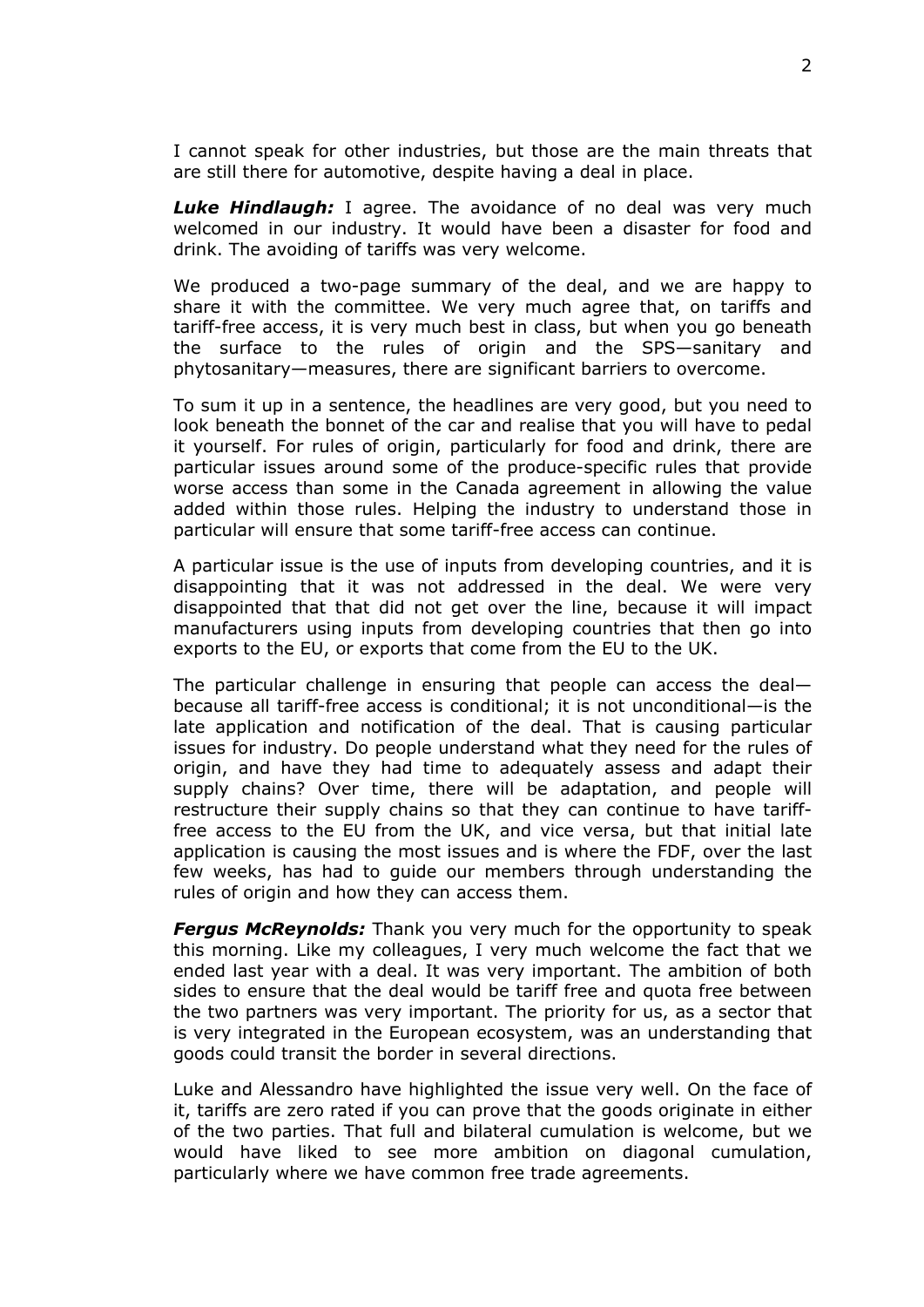I think there will be acute effects on certain sectors from the productspecific rules. It is important to remember that we did not see the product-specific rules until 24 December, so the time for them to become understood in the sector has been quite limited.

However, rather than sector by sector, it is more important to understand the profile of the business specifically and the supply chain it is in. If the business is taking a lot of content from outside the EU or the UK, these things will impact it much more. Where a business is trading traditionally, there will also be an impact. It is important to recognise that about 50,000 UK manufacturers have no experience of trading outside the EU, so a lot of the requirements and a lot of the understanding about how to achieve zero-rated trade will be new to them.

The final element is that, while you have the possibility of zero-rated trade, it does not relieve you of any of the responsibilities to prove that. The bureaucracy associated with ensuring that you can trade at a zero rate is the challenge at the moment. Like Luke, most of the questions that we have had in the first three weeks of this year have been on understanding the rules of origin and how they impact a business. We are advising companies to ensure that they can make the best of the agreement.

**The Chair**: That neatly leads on to the next question, from Lord Turnbull.

Q14 **Lord Turnbull:** My question is deceptively simple. How burdensome are the requirements for demonstrating compliance with the rules of origin? It can be divided into two. There is the burden of understanding the rules, doing the calculation, and documenting that to the satisfaction of anyone who wants to challenge it. Will people find that so difficult that they will just not bother, and will pay the tariff or not export?

It is also burdensome in the sense that, if you want to restructure your supply chain, how difficult is it? If people can do that, instead of importing or producing in the UK or within the rest of the EU, how difficult will it be for them to find alternative suppliers that would bring their numbers up to whatever it is—the 55%?

*Alessandro Marongiu:* The instruments set by the deal to claim preferential origin are not overburdensome. The agreement allows exporters to self-declare compliance with rules of origin by producing a statement of origin on the invoice or other commercial documents. There is also an innovative solution included that makes it possible for the importer to use their own knowledge of the origin of the goods to claim preferential treatment.

However, putting systems in place or upgrading existing systems to ensure compliance with product-specific rules and associated formalities can be very burdensome, in particular for businesses that have no previous experience of dealing with origin requirements. Given the complexity, deciding to pay the tariff could be an option for smaller businesses, provided that the costs of paying tariffs are smaller than the costs of meeting origin rules.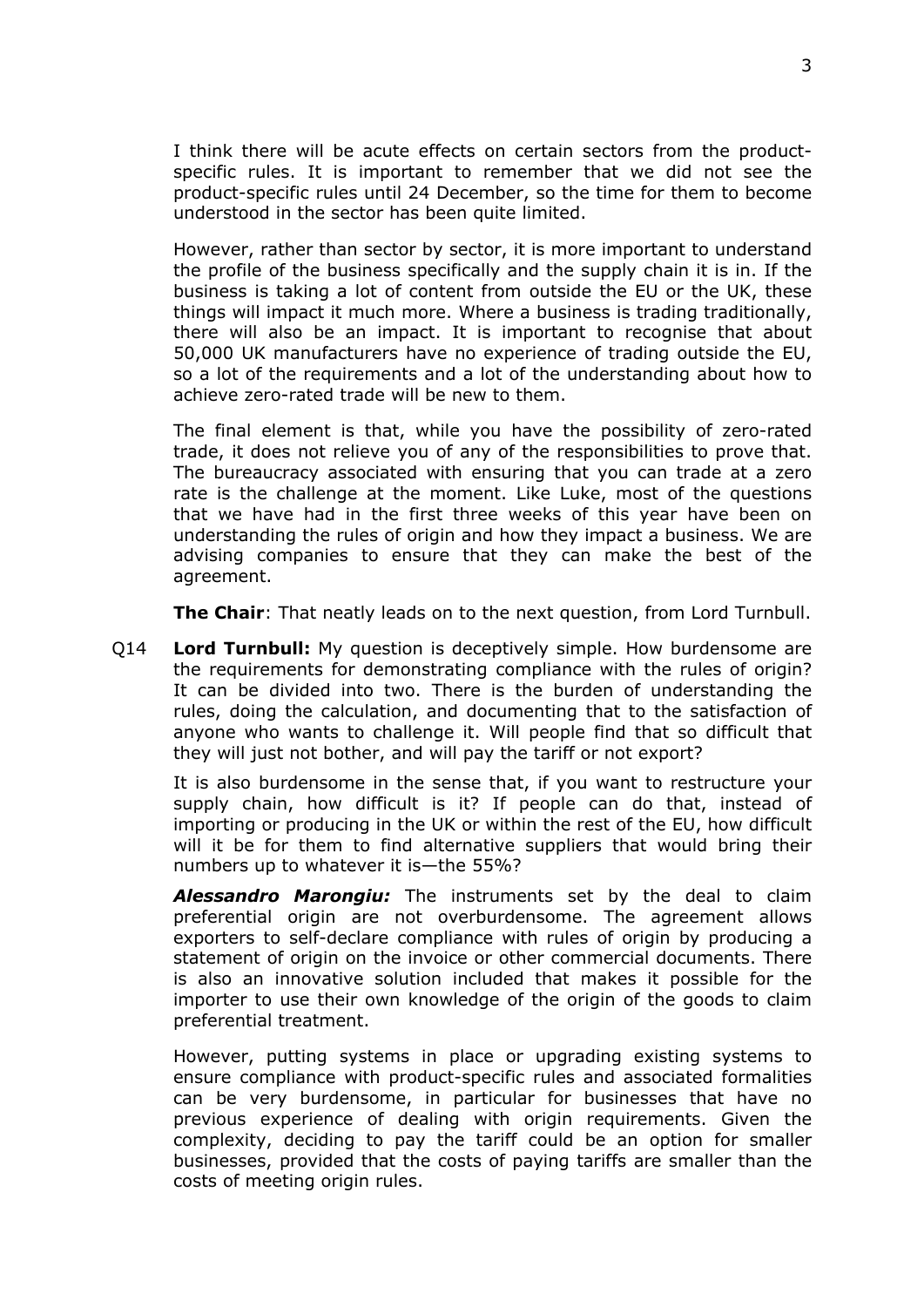However, even suppliers that only serve the domestic market, or those that decide to pay the tariffs and are unlikely to meet origin rules, are unlikely to be completely shielded from origin requirements. If customers of suppliers are exporting to the EU and cannot meet origin requirements through their own operations, they will need to know the origin of the components that they incorporate into their products to get zero-tariff treatment. Exporters will ask their suppliers for documents showing the origin of their goods. Clearly, suppliers that are unable or unwilling to show compliance with origin rules risk being at a very serious disadvantage in their customers' future business decisions. I do not know how easy it would be to replace existing suppliers, but it might be part of future considerations.

**Lord Turnbull:** Can I clarify? If I send something to America, and then they export it to the EU, I then have to tell the people I supply the thing to how much UK-EU content there is.

*Alessandro Marongiu:* Goods exported to America clearing customs in the US would not have preferential origin in any case. If I reimport the goods into the EU and the UK, and further process them in the EU and the UK, they might comply with origin requirements. In intra-EU-UK trade, there is definitely the possibility of declaring the origin of the good and the value added in the territory of the EU and the UK to facilitate my clients to meet origin requirements on the goods they are trading.

*Fergus McReynolds:* Alessandro has set out very comprehensively the requirements and some of the challenges that manufacturers will face. What is important to recognise is that, despite the fact that there are some innovative new ways of proving origin, it is still the responsibility of the business to do so. Whether there is easement in place or not, the actual legal responsibility exists, and it may well be challenged retrospectively.

There are probably two issues. There are system issues and structural issues. What do I mean by those two things? The system issues are about coming to understand rules of origin and the processes that are required. Those things are a learning curve, but in time they can be addressed so that they become a day-to-day part of doing business and can be factored into how you trade with your customers or how you bring in supplies.

The structural issues are more challenging. That is where the business model does not fit with the new relationship. A classic example is if you are bringing in product from outside the UK or the EU and are not processing it or having any substantial change in it, and are then supplying it to the EU market. Those businesses and those sorts of operations will, structurally, not be possible in the future relationship.<sup>2</sup> That is true particularly where we have no free trade agreement with a

<sup>2</sup> Note by witness: "These operations will be possible, but are likely to face the imposition of tariffs (duties) and may make the operation unviable in the future."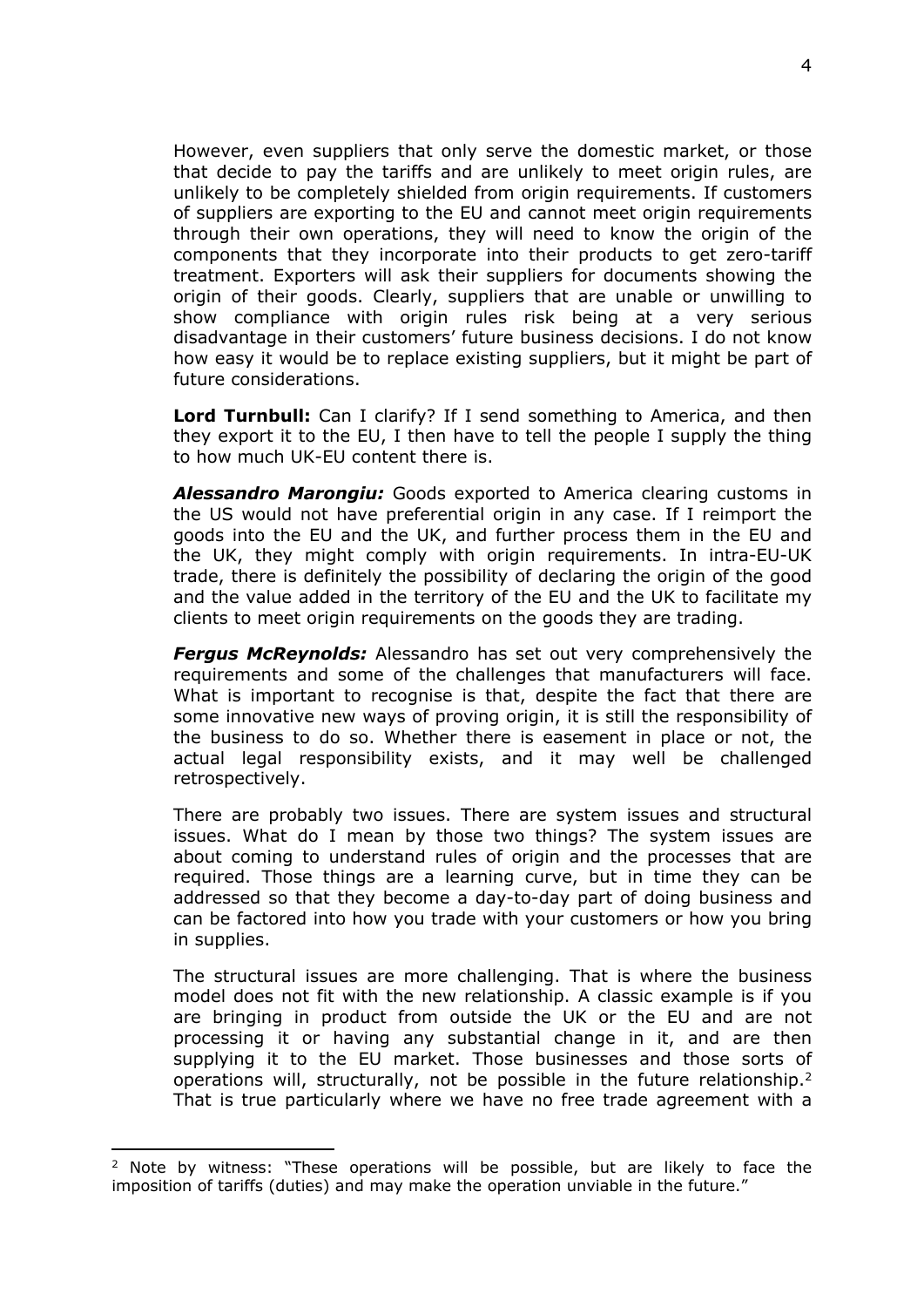common party, but, because we do not have diagonal cumulation, it is also true where we have continuity agreements with many markets.

There is the system issue, which I think can be addressed in time. Businesses will get used to doing these things. They are resilient. They understand how to take advantage of the new environment they live in, but there are some structural changes which mean that there is the possibility that some companies will choose to do things differently. They will choose to import things into different parts of the two parties, and they may have to look at how their supply chains are structured.

I think that will have an impact. As Alessandro said, for many companies, what is in their best economic interest as a business will be a simple calculation. Is it to ensure that they have all the documentation right for rules of origin, or is it to declare as non-originating and pay the tariff? We have seen evidence of that in other free trade agreements; a manufacturer has just chosen to pay the tariff because it is the least-cost option in comparison to proving origin.

Q15 **Baroness Kramer:** Could I stay with rules of origin but focus a little more strongly on diagonal cumulation, or its absence? There are two things that I would like you to explore. Do you have a sense, in more practical terms rather than terribly high level terms, of the impact on supply chains? Are we going to see companies shift from sourcing globally to sourcing either within the EU or the UK to any significant degree? Is that going to change?

Secondly, do you see opportunities in the future to renegotiate the characteristics of rules of origin, so that we have an opportunity to include, for example, diagonal cumulation with countries, particularly where both the EU and the UK have free trade agreements, especially ones that are very similar?

*Fergus McReynolds:* Absolutely. Trying to understand why we did not get to a position of ensuring that we have diagonal cumulation in the agreement is a challenge. That was our preference for the agreement. We did not end up in that space.

As to how that will change people's sourcing and supply chains, as I said, it is important for the individual business to understand whether it makes more economic sense to address some of those challenges. As you have highlighted, some companies might well look to source more locally. They might also simply change the way they operate, so that they bring in components to different parts of the partnership. A company might choose to bring things into Northern Ireland. They might choose to bring things into another EU country in the first instance. Trying to understand how those changes will evolve over time will be a challenge. I do not think we know that today, in the first month of the agreement, but they will start to become evident over the course of the coming months.

I do not see that renegotiation in this area will be possible in the first few months of this agreement. I understand that Michel Barnier spoke to Tony Connelly at the end of last week and made it very clear that he did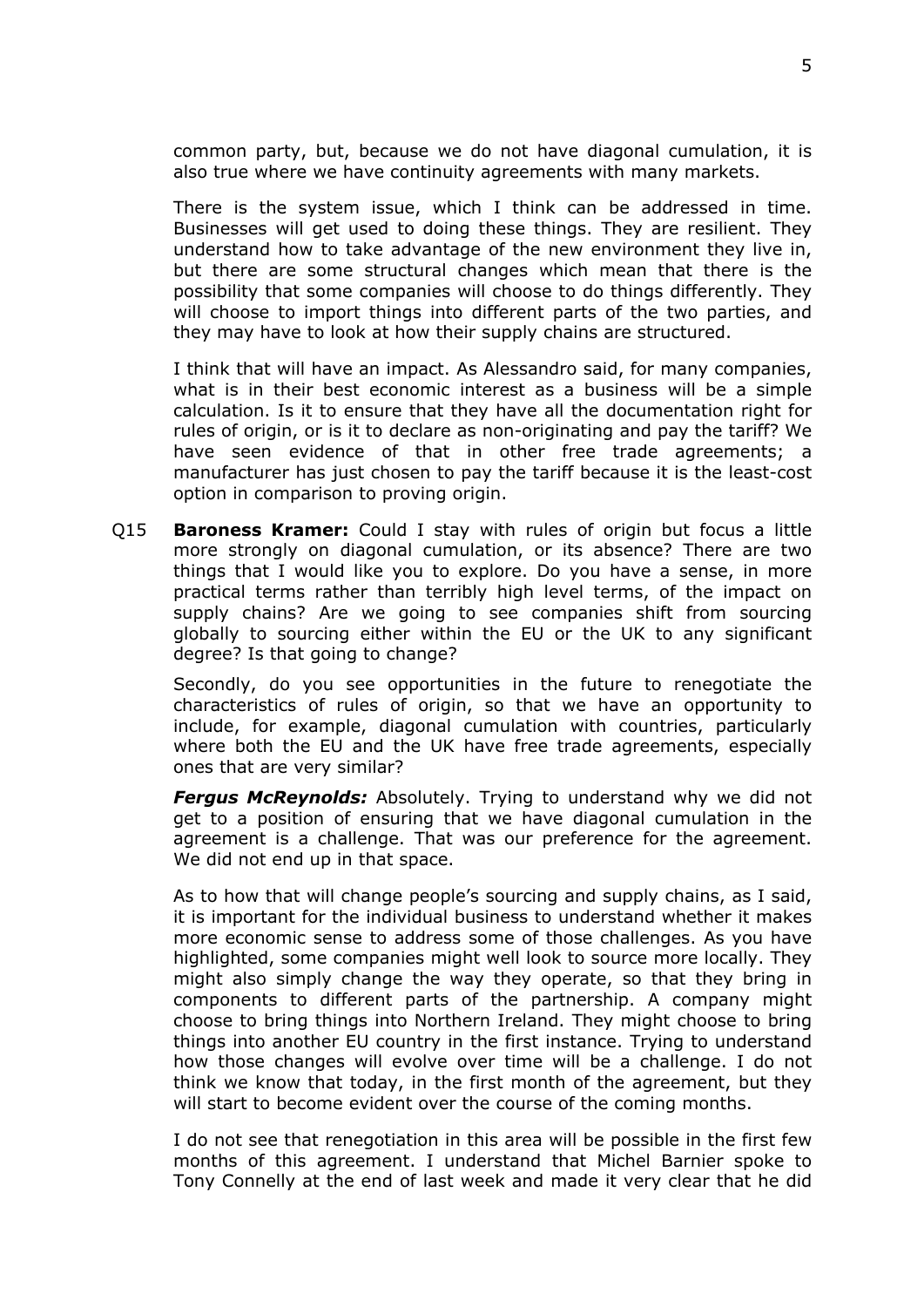not see it as an area for renegotiation. That said, there are specialised committee structures that can address some of the issues. Perhaps there are system issues that could be addressed to try to make some of them easier. There is a particular challenge with international trading rules that do not fit comfortably with the sort of integrated supply chain relationship we have with the EU. That probably needs to be addressed. I am thinking specifically of content that originates in one or other of the markets, undergoes no processing in that market and is then re-exported to the other market.

The simple nature of that issue is that, traditionally, in a free trade agreement you do not bring a product in from a country, do nothing to it and re-export it to that country. You would not bring something in from Canada, do nothing to it and then try to sell it to a customer in Canada, but the way we are set up means that, if you did that under this agreement, you would attract a tariff because you had not converted it to a domestic content.

That is where I would like to see discussion, so that something could be agreed that recognises our unique relationship, and that it is quite common for companies to bring things into one market, into the UK, not to do anything to them and then supply them to the EU market. An example could be tomatoes grown in Spain. They are wholly obtained in the EU. They come to the UK. You do not process them, and then you export them to an EU country, perhaps the Republic of Ireland, or even internally to Northern Ireland. By the nature of not being processed, they lose their wholly obtained content. Reality dictates that they are still Spanish tomatoes, so surely they should be able to be traded without a tariff.

Some of those issues could be addressed, but it will be some time before the two parties get to the long-term issues related to structural negotiations on diagonal cumulation.

**Baroness Kramer:** That is very helpful. Could Alessandro follow up on that?

*Alessandro Marongiu:* I fully agree with Fergus. In the short term, the parties are likely to focus on the implementation of the deal. It is possible that either the EU or the UK will seek some amendments in the near future, but those are likely to stem from identification of unintended consequences or from lack of time for proper legal scrubbing rather than from any intention to reopen discussions on very substantial issues at the core of negotiations.

We are in the process of identifying some of those issues. The sector will decide whether it is worth asking for an amendment or not. One area was cited by Fergus: the absence of a clause to allow EU or UK originating content to maintain preferential origin when re-exported unaltered to the country of origin. Another is additional flexibilities for so-called electrified trucks that will not benefit from the very flexible rules of origin that are available for other electrified vehicles.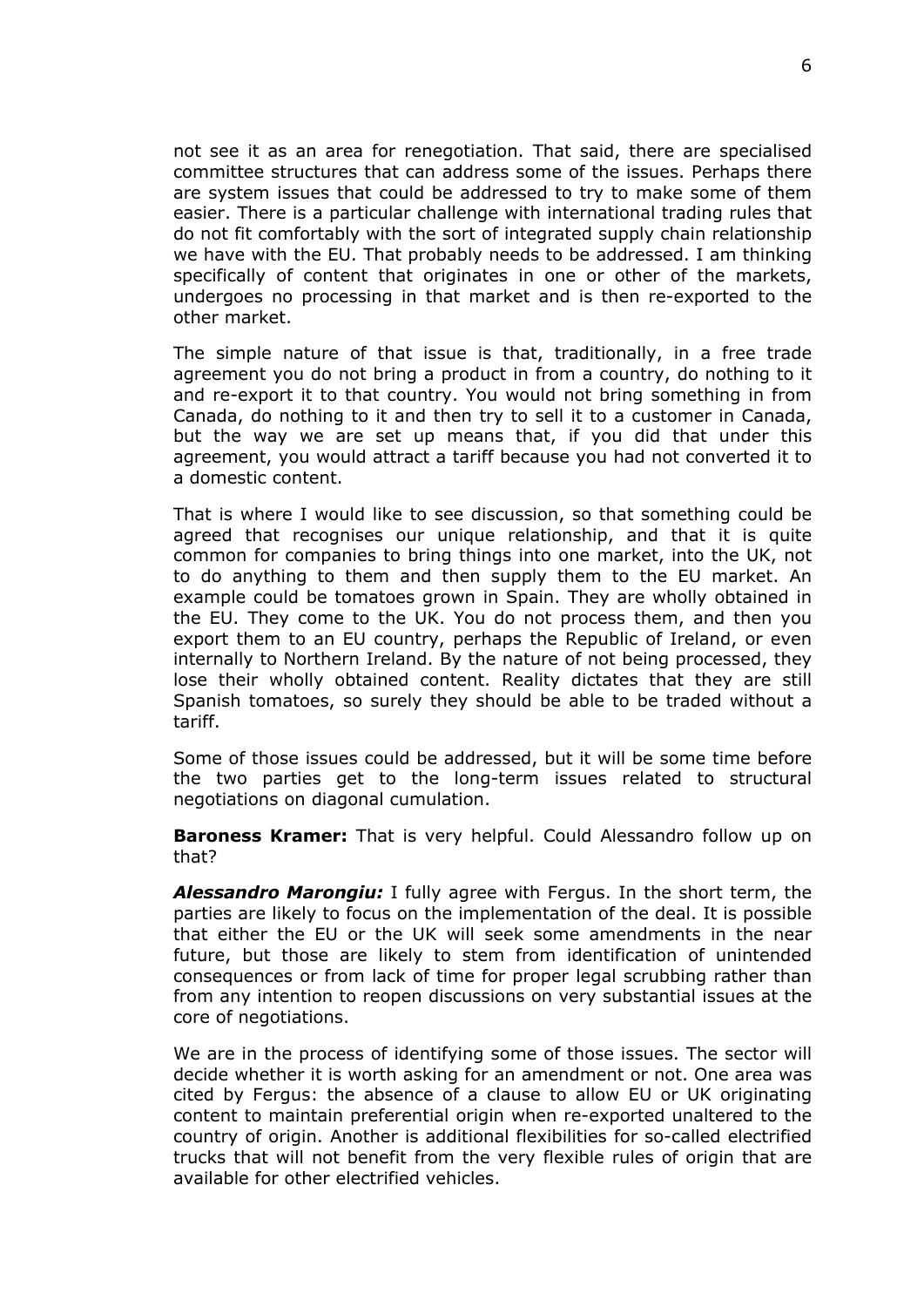Extended diagonal cumulation with common trading partners is unlikely to be raised in the near future. An enabling clause in the deal would have paved the way for further discussions, but regrettably that was not agreed by the parties. It is no mystery that the automotive sector would have benefited from extended cumulation of content from common preferential trading partners, in particular for a selected number of commodities.

The industry would look favourably on such an option, but realistically a discussion on that point can happen only if there are fundamental changes in the interests of the parties, and such shifts are likely to take place only in the longer term.

**Baroness Kramer:** Luke, is the tomato problem at the top of your list for immediate negotiation? Do you have any other comments on that range of issues?

*Luke Hindlaugh:* The issue Fergus raised about goods coming in that are not processed and get caught under the insufficient processing rules predominantly impacts EU businesses that have set up hubs in the UK to supply both the UK and Ireland. Where the particular issue lies is for goods that move on to the Republic of Ireland. That is where the impact will be felt, because it is the most efficient way to continue serving both the UK and Ireland.

The way that market is set up is that about 95% is in the UK and about 5% is in Ireland. Businesses do that, because it is the most efficient way. If they have to stop doing that, it means either that they stop supplying or that they have to start supplying from the EU to Ireland direct. That is where the impact lies.

On the original points you touched on, diagonal cumulation will push UK businesses to reorientate their supply chains. To take a specific example, in sugar confectionery the lack of diagonal cumulation, or a productspecific rule that allowed for value thresholds—it was only a volume threshold—means that the majority of those manufacturers are probably unlikely to be able to continue sourcing sugar from fair trade sources or non-EU sources. They will be pushed to use UK and EU producers of sugar. Going back to Lord Turnbull's point about how easy it is to do, I think it is easy enough if you have time to do it, but the late notice and lack of grace periods mean that you are very much trying to fix it while you are still riding the bike.

To go back to the points about opportunities to change, as Fergus and Alessandro have touched on, we are unlikely to see the reopening of the rules of origin negotiations. Where there is probably most potential is in streamlining some of the ways to meet the rules of origin requirements. Currently, you have to do certificates of origin. You have grace periods on supplier declarations, but you will have to do that anyway. You can digitise those methods to make it a bit easier for both the exporter and the importer.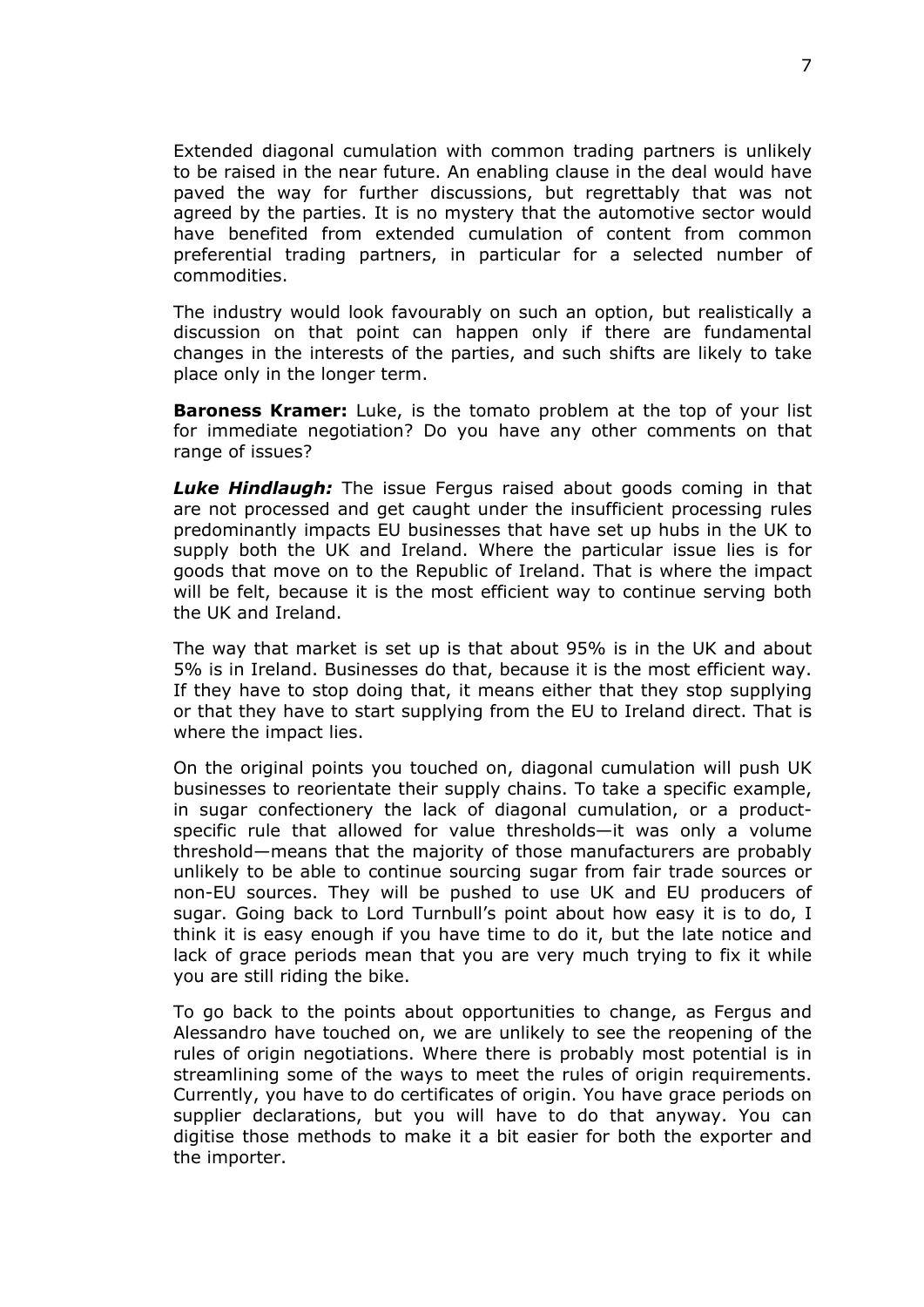There are other avenues outside the rules of origin. Text on the single window in the TCA would be very much welcomed. Currently, exporters and importers have to submit the same information to multiple government agencies, which is quite time-consuming.

I think there is text on creating, and piloting, one single window or customs office to halve the amount of paperwork, rather than having to submit the export safety and security declaration, the export declaration, and then the import declaration and the import safety and security declaration. That system is currently in place, I believe, between Norway and Sweden. Those are the kinds of easy wins that the committees should be prioritising.

**The Chair:** Thank you very much. I remind colleagues that we are on a timed session.

Q16 **Lord Faulkner of Worcester:** I thank our witnesses for coming to see us this morning. This is a question for Alessandro, but I am very happy to hear from Fergus as well.

I want to ask about the automotive industry and the effect of the TCA on it. Perhaps you could give a general answer about the overall effects, and then say whether the UK will become a less attractive manufacturing base for Asian car manufacturers, say from Japan and Korea.

If there is time, I would like to ask you about batteries and the Sunderland plant. Alessandro, you have written extensively on this. We read what you wrote on your Twitter feed on 29 December. I found that really helpful in framing the question.

*Alessandro Marongiu:* Thank you very much for the question, Lord Faulkner, and for the kind words about my Twitter activity.

The impacts on the industry will largely depend on the ability of the sector to meet origin requirements and adjust to the new trading environment. However painful it might be to deal with rules of origin now, it is a far less fearsome prospect than facing a non-negotiated outcome that would have meant that tariffs applied, no matter the origin of goods.

To give a fair evaluation of the rules of origin agreed under the TCA for automotive products, it is important that we get the terms of comparison right. Comparing the trading terms under the TCA with the terms offered by the customs union and single market is comparing apples with oranges.

If the benchmark is rules set by similar FTAs, the deal is a mixed bag for the sector. There are some very ambitious rules applicable to automotive products under the TCA. Origin rules are applicable to the vast majority of parts and components, in line with some of the most ambitious deals, but the most significant achievement is the six-year phasing period for batteries; electrified cars, including hybrids; electrified buses and electrified commercial vehicles. The transitional rules applicable until the end of 2023 on electrified vehicles and batteries are, to my knowledge,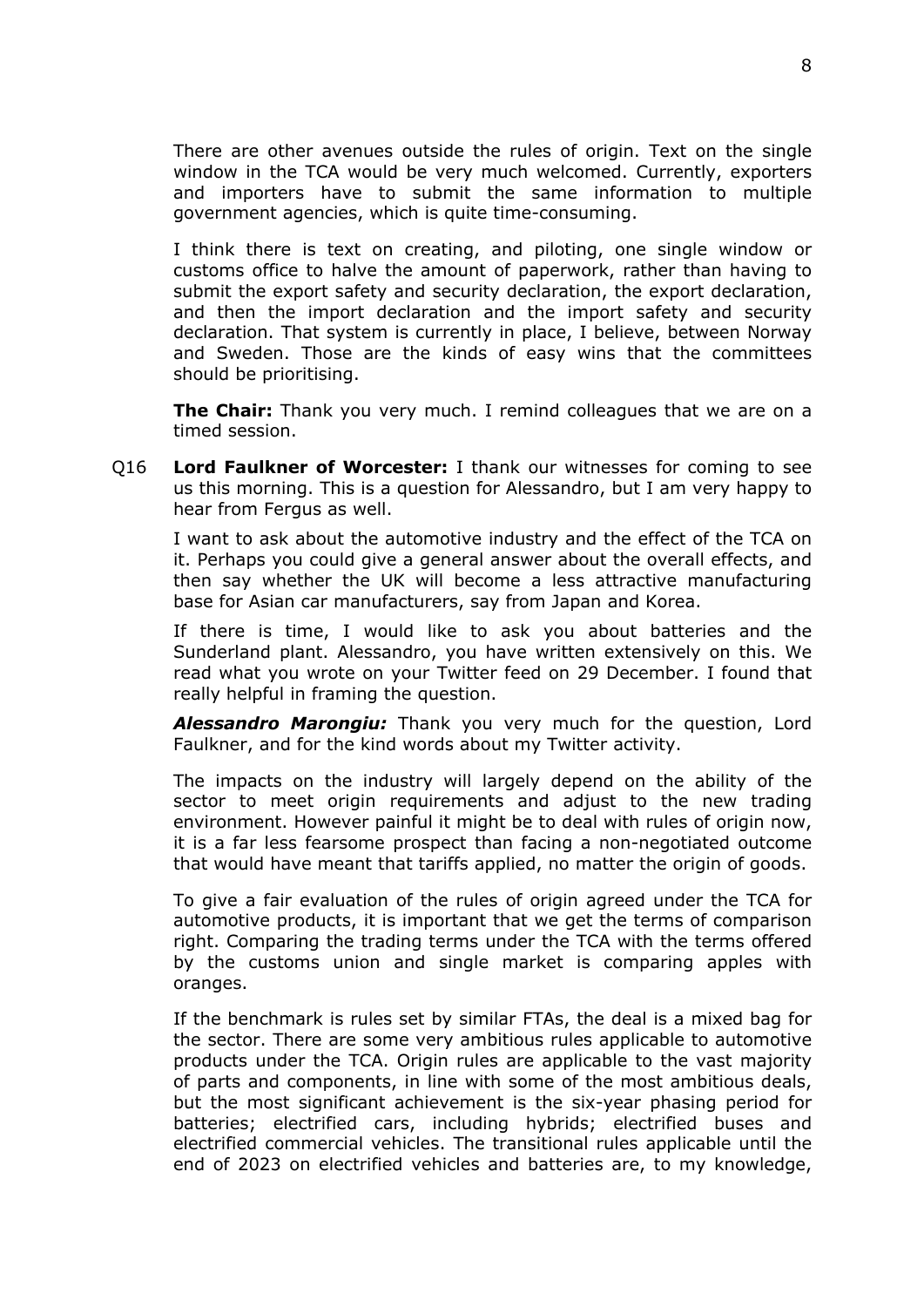unprecedented. Without those facilitations, most electrified vehicles would probably have faced tariffs despite the conclusion of the deal.

Overall, it is a mixed bag, so the impacts will be different depending on what automotive goods you are trading and when. For example, rules of origin on traditional vehicles or combustion engine vehicles are in line with most common precedents. Long-term rules on environmentally friendly vehicles and batteries are some of the toughest ever negotiated by the European Union and will require significant efforts to ensure compliance even in less than 36 months. We are in the early days of application. We will be able to make a proper assessment only at a later stage.

Beyond that, there are impacts that are already very visible today. The tectonic shift from participating in the single market to trading on the basis of an FTA is huge. It is felt by automotive businesses of all kinds, from very small operators to very large industrial groups. To name a handful of issues, UK-based regional distribution centres often face tariffs on exports to EU countries. The process of up-fitting vehicles—for example, to make vehicles wheelchair accessible—might not be enough to avoid tariffs on exports of those products to the European Union.

On remanufactures, they are struggling to import tariff-free cores, which are non-functioning parts to which they give new life through remanufacturing processes, because of difficulties of complying with the rules of origin and other customs requirements. Used cars are at high risk of tariffs, in particular when exported to the Republic of Ireland. There are several cases where, for example, internal combustion engine vehicles cannot meet origin requirements. When these models cannot qualify, tariffs apply already today.

Looking at future investment, following the initial shock, there are new, inbuilt costs that are here to stay and that might affect the competitive advantage gained by UK automotive manufacturers over the last decade. That is unavoidable, but an ambitious industrial strategy, where we could, for example, localise a significant proportion of manufacturing processing for cells and battery packs in the UK, will be essential to maintain tariff-free market access. It should include the production of active cathode materials and the coating of cathodes for electric batteries. A robust, competitive, Anglo-European supply chain for new generation vehicles will be key for future competitiveness, and a key determinant. Complacency with flexible rules is not an option if you want to retain that edge.

**Lord Faulkner of Worcester:** There was quite a lot of press at the weekend saying that Nissan had announced that it was going to start manufacturing batteries at its Sunderland plant later this year. Judging by what you have just said to us, that would seem to be an incredibly sensible business move. They may not be wrong at Nissan when they claim that it will give them a competitive advantage. Do you agree?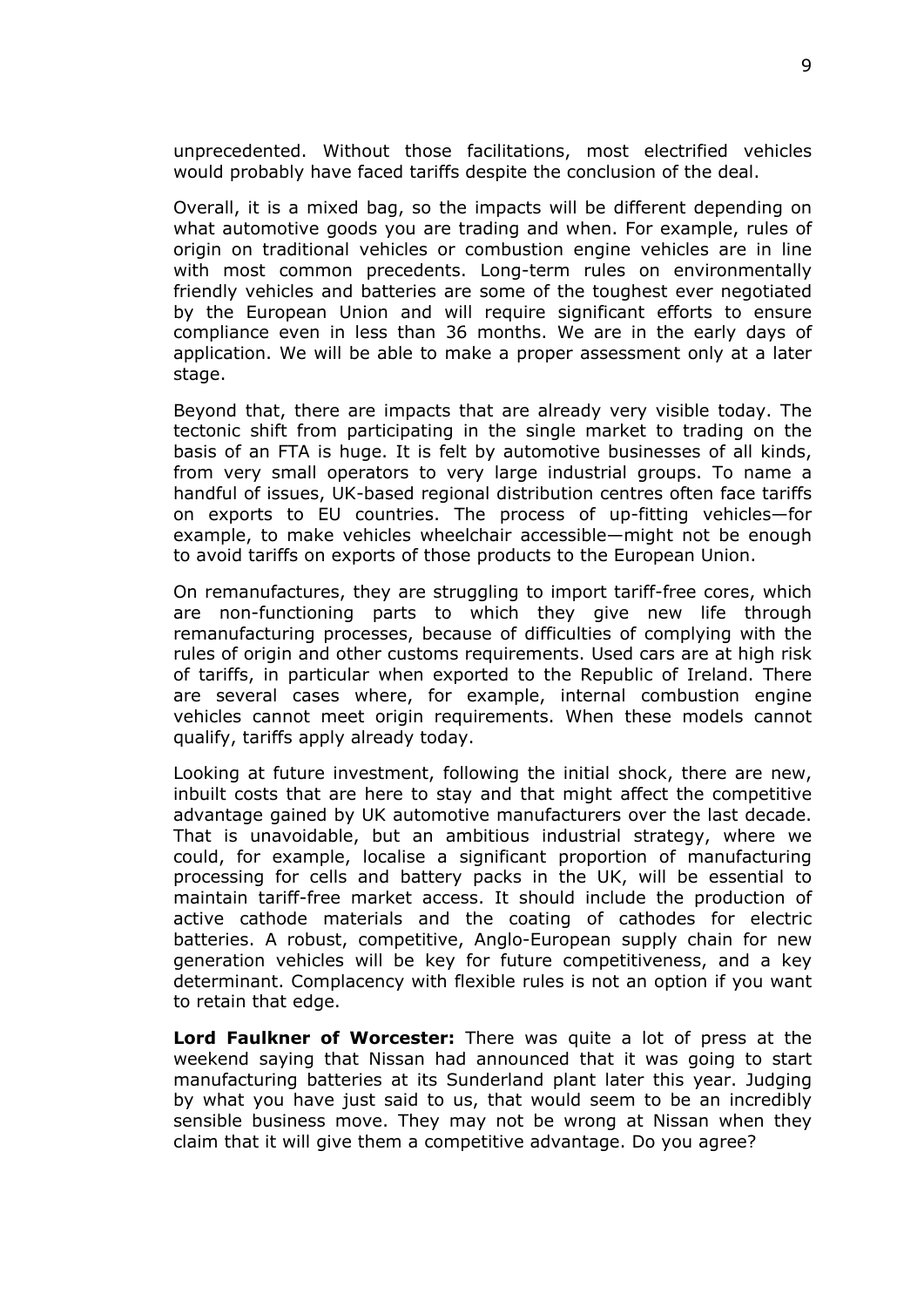*Alessandro Marongiu:* First of all, the fact that there was an announcement indicates how positive it is to have a deal. Without the TCA, it would have been far more challenging for automotive businesses to make that kind of investment, so it is welcome news. It goes in the right direction. Obviously, we should not misinterpret an announcement on a single model to mean, for example, that future investment is secure. We will need additional investment, for example in the production of parts that are incorporated in electric power trains. We will need bigger investment in  $EU^3$  factories in the future if we want to remain competitive, and, if we want to cope with origin rules, that will be much tougher from the beginning of 2024 until 2027.

Q17 **Lord Inglewood:** I declare an interest as a farmer. I sell milk to Arla.

This question is addressed to Luke. The basic rule is that food imported from third countries to the UK and processed here does not qualify for tariff-free access to the EU market. How wide is the definition of processing? Does it include things like blending?

Secondly, what actual impact is it having now and, for that matter, will it have in the future?

Finally, do you think there is scope to make any easements and loosen up the regime within the framework set by the trade and co-operation agreement?

*Luke Hindlaugh:* There are quite strict rules, depending on how much processing is done. Simply affixing labels or packaging stuff often does not meet the rules of origin requirements, so if you have that sort of business model you will simply have to change where you source from.

Typically, within the product-specific rules, it will differ; some chapters will be stricter than others. As I mentioned, sugar and confectionery products are quite challenging because there is lack of a value-based rule, whereas in the white chocolate-specific chapter there is a valuebased rule that will continue to help. Where they are particularly prohibitive is generally in processed meat. With chapter 16 products, you generally have to use a UK or EU originating source. In some cases, it can be within a change of chapters. I think there was a particular win for the use of certain fish that can be processed and made into things such as breaded fish and fish fingers. That can happen. There is a change of chapter, so you can use non-originating for that.

There are some particular challenges with other sources of meat. With chicken it is much harder to do. Typically, a lot of companies use non-EU chicken in certain products because they can get it at volumes and prices that make economic sense. There is not sufficient capacity within the UK and the EU to do that at the moment. The typical preference of UK and EU consumers is for the breast meat and white meat of the chicken. If you are sourcing that from non-EU counterparts, you can get it at those

<sup>3</sup> Note by witness: "and UK"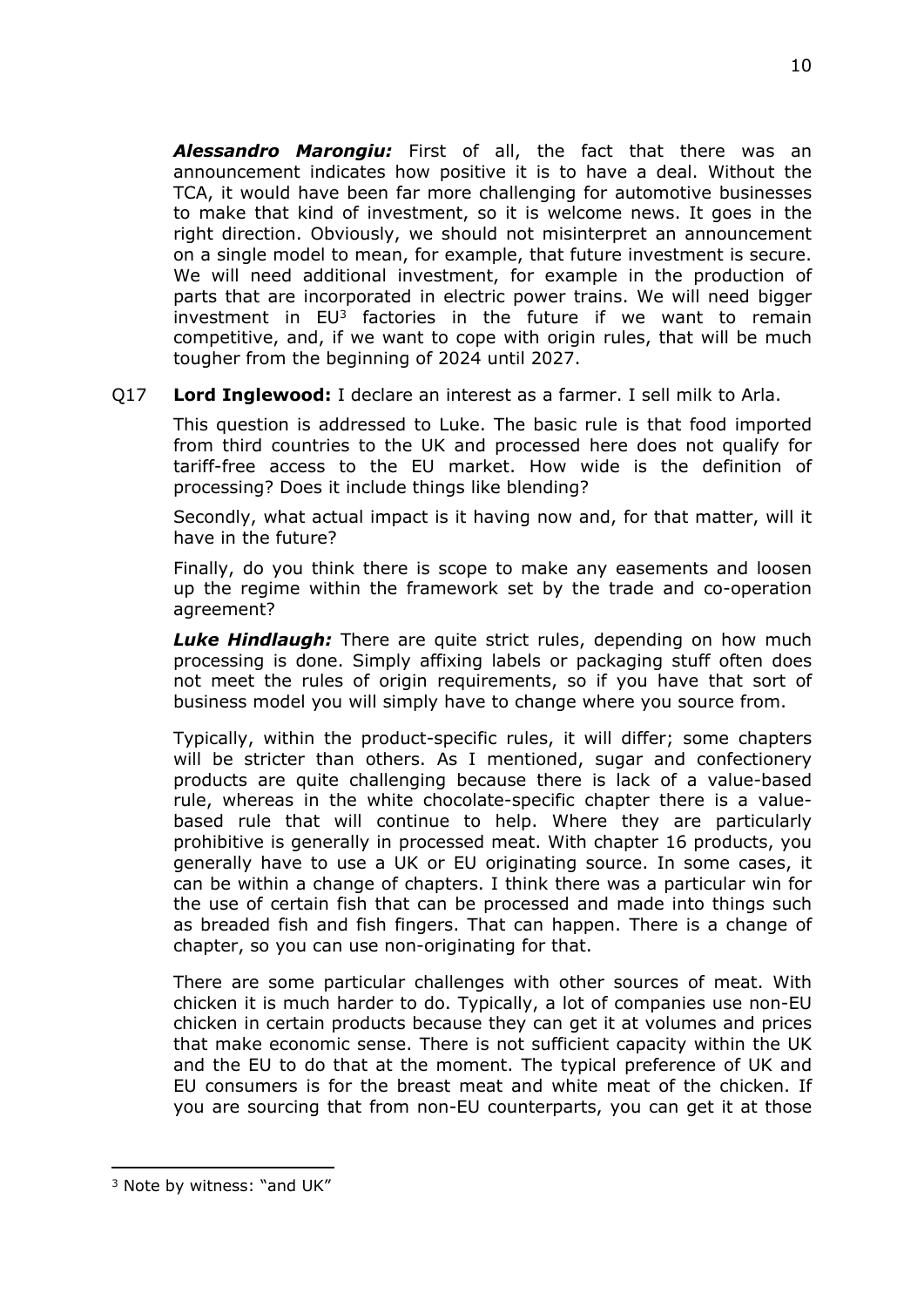prices because in those countries they have a whole carcass balance, and they can make it a viable operation.

**Lord Inglewood:** It will have quite a wide-ranging impact. Do you sense that politically it will be possible to negotiate quite a lot on the margins, or not?

*Luke Hindlaugh:* The impact will very much vary, depending on what kind of sector you operate in. The PSRs will vary. The opportunity to renegotiate is very limited. Both parties are probably quite hesitant to reopen some of these things. Where perhaps there could be easy wins, using the committees, will be in digitisation and making it more streamlined to prove the origin and get some hands-on support for the traders operating it. I do not think we will see wholesale changes to either diagonal cumulation or product-specific rules. I think they are here to stay. In the next six to nine months, companies will adjust.

Q18 **Lord Russell of Liverpool:** Border controls are being phased in at different times. We have EU controls that already apply as from the beginning of this month, whereas a variety of UK checks are being phased in, typically from the middle of this year onwards. In your view, does that create a risk that supply chains will be reoriented towards the EU and that some UK exporters may face a long-term disadvantage?

*Fergus McReynolds:* We are very disappointed that we did not see easement on both sides. That was a priority for us, and for our European counterparts. We had a very strong collective message that seeing the text of the deal just over a week before the end of the year, despite perhaps having been able to predict 90% of it, and then having to apply those things from 1 January, has been a considerable challenge, not just for businesses in the UK but for businesses across the continent.

Do I think that it will start to reorient sectors? It is important to address the issue that easement is just that. It does not alleviate the business of any responsibility. While businesses have an opportunity to delay submitting some of the paperwork, they still have the responsibility to have all the calculations and the administration in place, and to know that they are compliant with the rules. It is simply an easement in when they are able to submit some of those forms.

I do not think it will have an impact right now. Most companies are taking time to assess how the relationship will develop over the coming months and years. We are starting to see some issues at the border, but they are a combination of many factors.

I will give some examples, in one, two, three order. The first instance is that there was disruption before Christmas due to the Covid restrictions which many EU countries brought in, but global supply chains are being disrupted generally, which has had a huge impact on businesses. That is one of the key issues. It is becoming less relevant as time passes, but it still has a residual effect.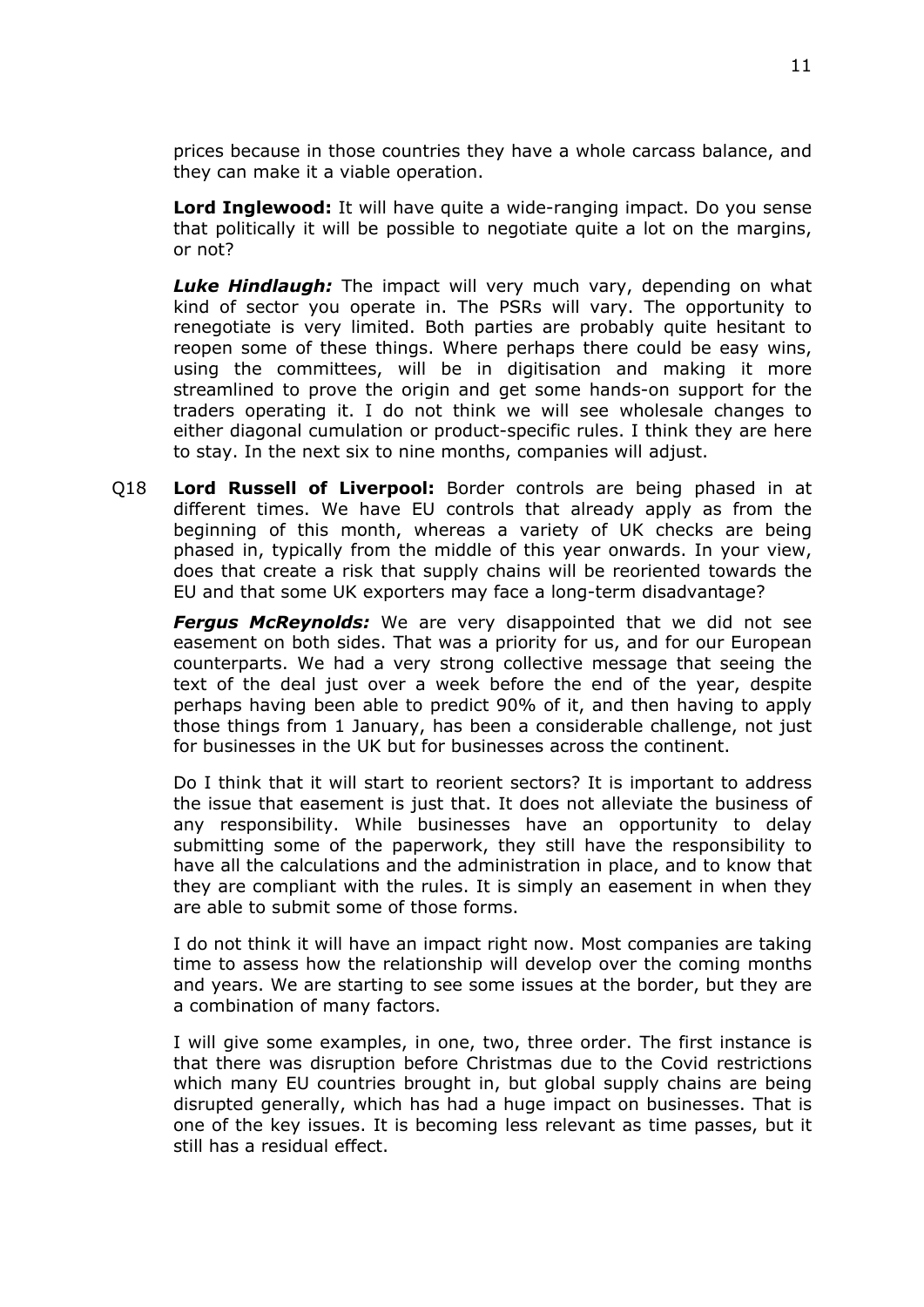Many companies chose to stockpile. The PMI data, which was released in the first week of January, clearly showed that in December a lot of businesses had chosen to do so. They tried to avoid the period of the first couple of weeks. We are starting to see those stocks come to an end.

Finally, we are starting to see the real impact of the new measures. While there is easement in place on the UK side, which is entirely welcome, it does not alleviate a business's responsibility. Would we like to see things on the EU side? I think so. There is probably still a conversation to be had, because the real impacts of the changes have not been seen. Levels of trade have not been at their normal levels. Over the coming weeks, and certainly towards the end of this month, we will see that really have an impact.

*Luke Hindlaugh:* I very much agree with Fergus. I do not think the easements will bring wholesale changes to supply chains that make it much easier to relocate to the EU. The grace periods have been very helpful. It is no coincidence that imports are faring much better than exports. They have had more time to bed in, and that has helped to protect some of the flows.

At the end of the day, disruptions to the immediate imposition of checks and controls impact businesses and consumers. I do not think there is, or was, any sort of appetite to replicate that for UK businesses. EU businesses will face the same challenges come April for SPS, and then in July when the checks and the customs requirements have to be done. Those are coming to EU businesses. I think the hope is that, now that the UK Government have control of their own import regime, they can build that back better and make it more streamlined for importing businesses in the UK to get the critical ingredients they need to continue manufacturing for the UK market.

The Northern Ireland grace period has been very helpful for GB food and drink manufacturers continuing to supply to Northern Ireland. There is hope that GB businesses can continue on that basis after the grace period ends, and that we can find long-term solutions to continue allowing UK businesses to operate across the whole UK.

Q19 **Lord Berkeley:** I would like to follow up Lord Russell's question. How serious will the technical barriers to trade in the TCA provisions be in the long term? We read in the press at the moment stories about pretty horrendous delays and about failures of multiple IT systems. They may be caused by unfamiliarity. I do not want to go over old ground, but there always seem to be quite serious issues particularly with SMEs and their small packages. There was even one story of an SME setting up a distribution centre somewhere in the EU to avoid multiple package documentation, which seems to be a problem.

Do you see these as just teething troubles that will be over when companies get used to things, or do you see a wholesale change in where companies set up parts of their operations, or even just less trade generally?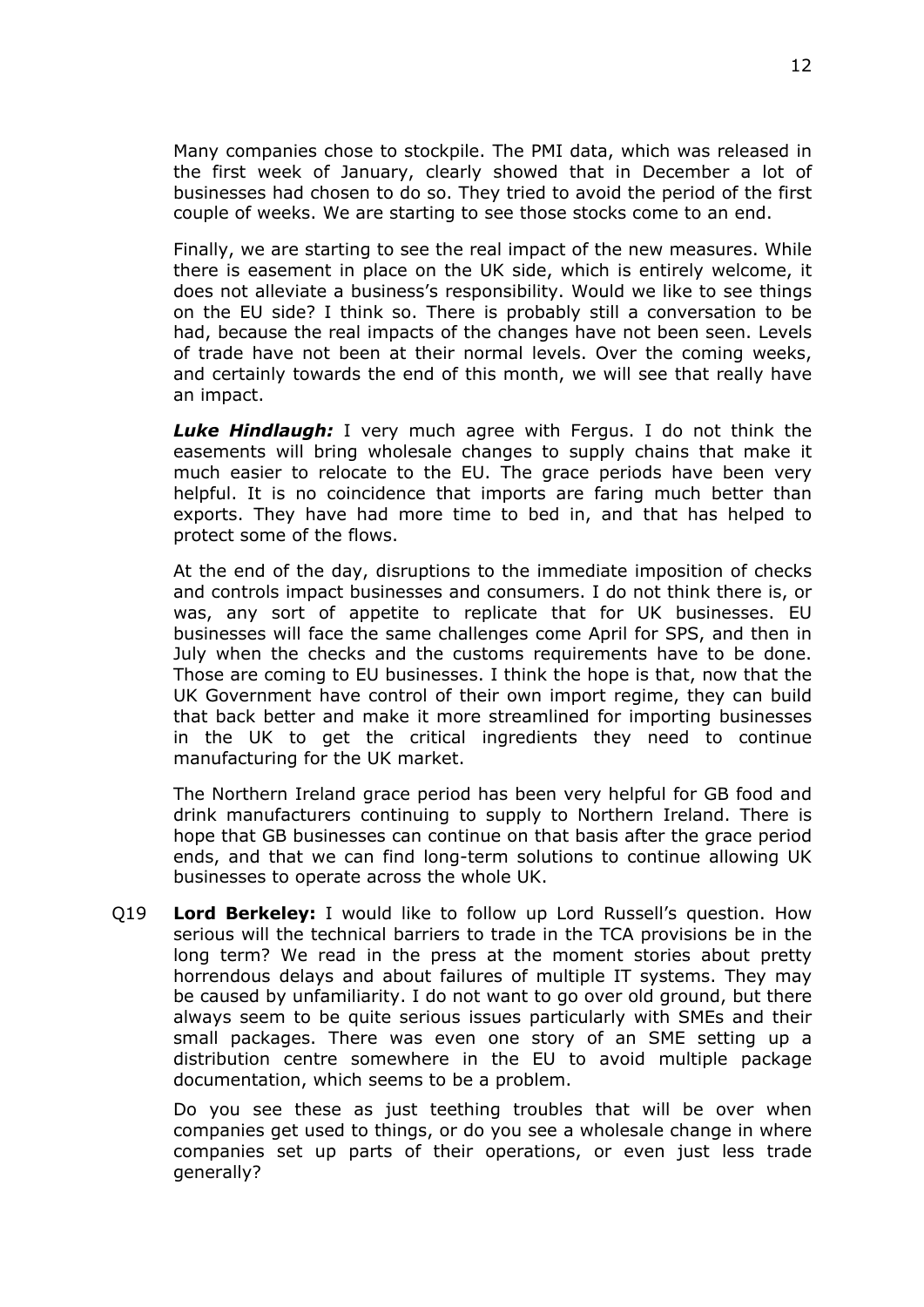*Fergus McReynolds:* The provisions in the agreement that address some of the technical barriers to trade are very welcome. The fact that we have a specialised committee that will look at that is important. We are seeing some issues at the border at the moment. Some of that is system and some is structural. The system issues have the opportunity to become less disruptive and more predictable. It is absolutely true that it will take more time. You will have all the requirements for passing goods across the border, which means that access to the market in both directions will not be as quick as it would have been traditionally, but the system issues should become more predictable in the future. In the future, you could run just-in-time supply chains when predictability was back in the system.

There are acute issues at the border at the moment; we have certainly seen that. Some of them have been system disruptions; some of it is about manufacturers coming to terms with understanding their responsibilities; and some of it is about the weakest-link-in-the-chain issues in groupage that you talked about. We have certainly seen issues where manufacturers have had products returned to site despite their having done everything they needed to do. It was returned, because it was part of a broader shipment, a bigger consignment, and one actor in that supply chain—one of the consignments—did not have their paperwork in order. There are certainly issues on groupage with multiple consignees that will affect SMEs much more. We are starting to see that.

We are starting to see increases in the cost of logistics. Shipping costs have increased significantly since the beginning of the year. Those are system issues that I hope will become easier and more predictable over time. It is true that it will take longer and that it will cost more, but the time and cost implications should become more predictable in the future.

However, there will be some sectors and some businesses where it is structural and it will change their supply chains. It will mean that it is not necessarily economically viable to continue to operate in the way they have done historically. There is a combination of both those things. The role of the specialised committees is to address some of the issues and make sure that we address system issues very quickly, but unfortunately there are some structural issues that cannot be addressed because of the nature of the agreement that was concluded.

**Lord Berkeley:** Luke, do you think the fish export industry, not the fishing industry itself, will get its act together so that it can continue without the delays that are clearly very serious?

*Luke Hindlaugh:* For the fishing industry, particularly with groupage, there will inevitably be teething issues with how the paperwork is presented. Have the stamps by the vets been done in the right colour? Are they numbered correctly? It can be done a few hours earlier. A lot of the issues are probably structural.

I do not think that any one partner within that chain is to blame; it is very much the case that everyone is struggling to come to grips with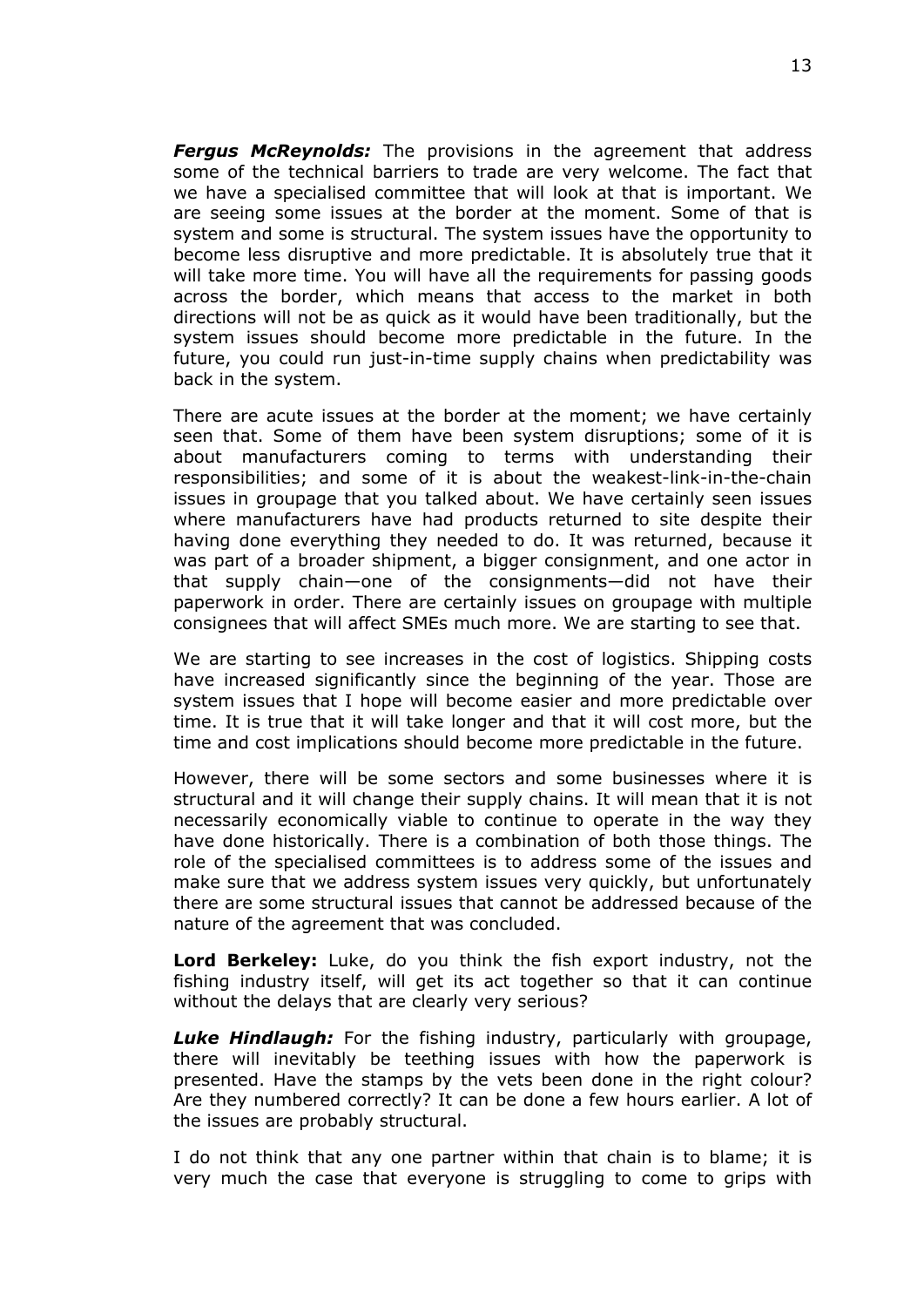some of the new processes and they will take longer. There have been issues with all the various people who are putting loads on to a lorry getting the paperwork in order and getting the EHCs signed, which takes time. You have to prove to the vet that you have met the information. There is work involved in navigating all the various IT systems and uploading them. For fish, there are customs, catch certificates and EHCs. All have to be uploaded to separate systems. Even when you get all of them right and the stars are aligned, it takes quite a long time to get through some ports.

Some of it will be teething issues, but some of it is here to stay. SPS in particular will take a long time. It is hard to meet the requirements. You probably will not be able to get an order and ship it on the same day; it will take three or more days to get through. Inevitably, that will be a decision for customers in both the UK and EU to get to grips with. These things will take longer to get through. There is a chance that your lorry or truck will occasionally be pinged for a check, and that will delay it even more. The customer will face a choice. Do they want to take that risk or source from somewhere else?

**The Chair:** Thank you very much. If the witnesses feel afterwards that they can provide something in written form as a supplementary so that we do not miss out any of the questions, that would be very helpful.

Q20 **Lord Wood of Anfield:** I would like to ask about mutual recognition of conformity assessments, which was pressed for but did not appear. In their absence, what do you estimate is the cost to UK business and trade between the UK and EU of having duplicative certification procedures? Is it something that businesses are getting used to rapidly, or is it proving a big obstacle?

*Alessandro Marongiu:* The agreement has a general chapter on technical barriers to trade, as well as a specific annexe for motor vehicles and equipment. I will focus specifically on the annexe for the industry. The inclusion of the annexe is an important achievement, taking into account quite divergent initial positions between the negotiating parties. It recognises that the highly regulated and highly integrated automotive sector deserves specific provisions and particular attention.

The automotive industry is lucky enough to benefit from a broad international regulatory framework under the aegis of the United Nations. The annexe mainly consolidates and reiterates provisions held in different United Nations conventions—the so-called UNECE framework. That is particularly important for type approvals of components and subsystems.

However, the annexe falls short on several key industry demands. Essentially, it fails to recognise that the parties followed exactly the same regulations until the end of December. The annexe does not mutually recognise whole vehicle type approvals or approvals of subsystems that are addressed outside the UNECE framework. It also does not mutually recognise respective technical services that would have been instrumental in simplifying the type approval activities for manufacturers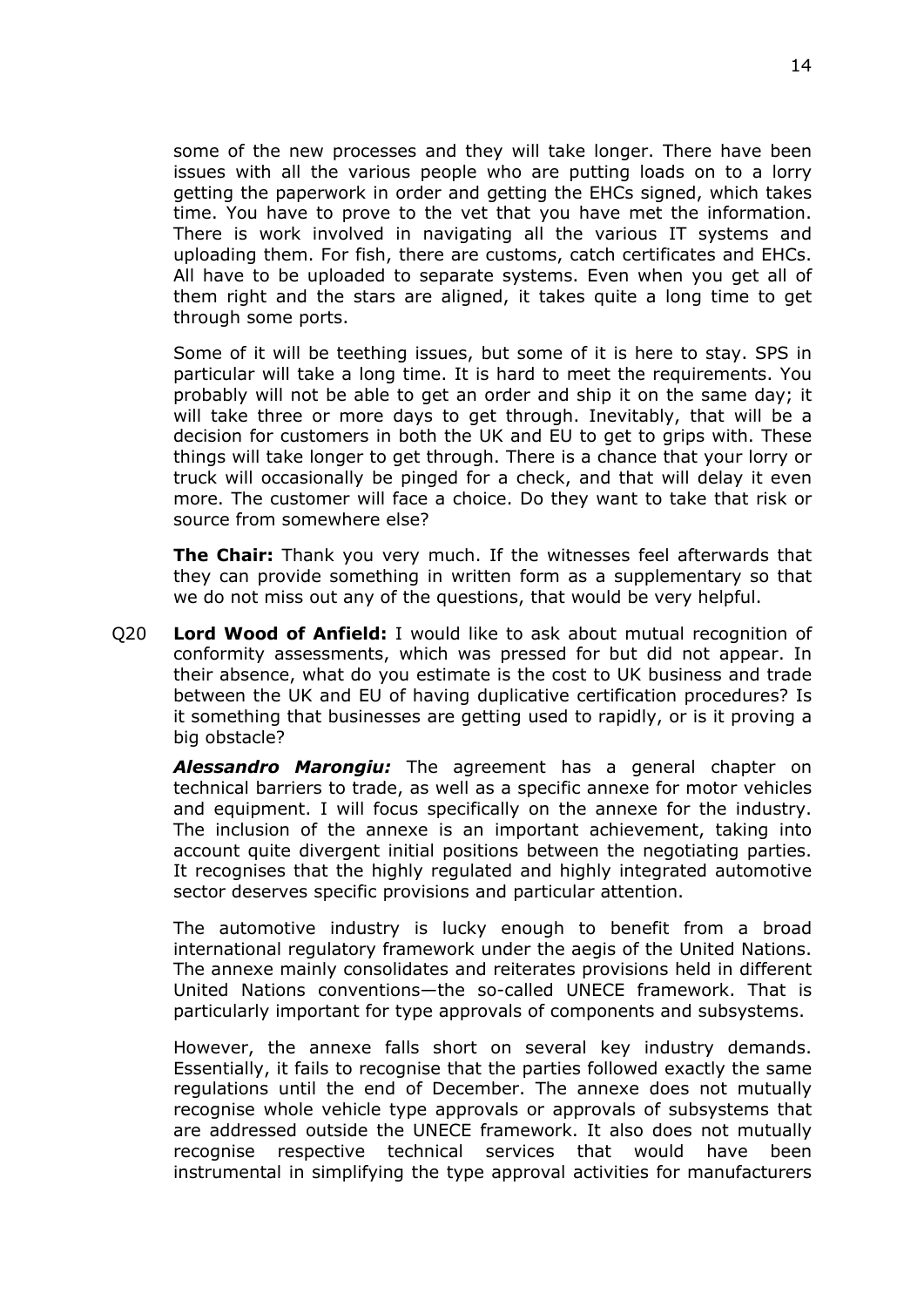and would have eased the process of mutual acceptance of conformity assessment results. While the annexe is indeed very welcome, it is not as far-reaching as hoped, and it does not include unprecedented provisions.

The SMMT assessed the potential costs of different negotiating outcomes. We have yet to quantify the impacts of the result of the negotiations on regulatory aspects. Costs would have been minimised if the UK had remained an integral part of the EU type approval framework, or if there had been a more comprehensive mutual recognition agreement, but the less ambitious result means that products exported to the EU have to comply fully with EU type approval and testing requirements from day one.

On this side of the channel, there is a UK provisional approval scheme; it is a unilateral measure allowing temporarily EU-approved vehicles to be marketed without further problems, but all UK type approval and testing requirements must also be met when the UK type approval framework will be fully implemented.

In sum, administrative duplication and added costs are unfortunately unavoidable.

*Luke Hindlaugh:* For food and drink, conformity assessment does not really apply. Where you would see it is in the lack of ability to get sanitary and phytosanitary equivalence. That was really disappointing for the industry. If we had had equivalence, we could have signed off our exports based on UK rules. The fact that they would have been equivalent to the EU rules would effectively have reduced the physical checks. It would have had the benefit of reducing physical checks to about 1%, whereas now for fresh meat it will be about 30% and for others it will be 15%. That means that we have less access to the EU market than New Zealand did with its veterinary agreement, which gave it equivalence.

There are also implications for GB to Northern Ireland trade. At the moment, we have the grace periods. If the grace periods end with full EU rules and compliance, it will mean that GB manufacturers have less access to Northern Ireland than New Zealand producers.

Q21 **Lord Lamont of Lerwick:** I would like to switch back to the motor industry. This is a question to Alessandro. The motor industry is facing huge disruption anyway, quite apart from Brexit, particularly with the advent of electric cars, so supply chains in the future will be completely different from existing supply chains. In fairness, I think you have given a very balanced picture.

Lord Faulkner referred to Nissan. I was very struck by a statement made by Ashwani Gupta, chief operating officer at Sunderland. He said, "Brexit for Nissan is a positive … We'll redefine … the auto industry in the UK. In certain conditions, our competitiveness is improved. For some of the cases, it is at par. It depends on which car". He then talked about increasing production to 700,000 vehicles a year. Is that just because of Nissan's position in electric cars? I should add that he went on to talk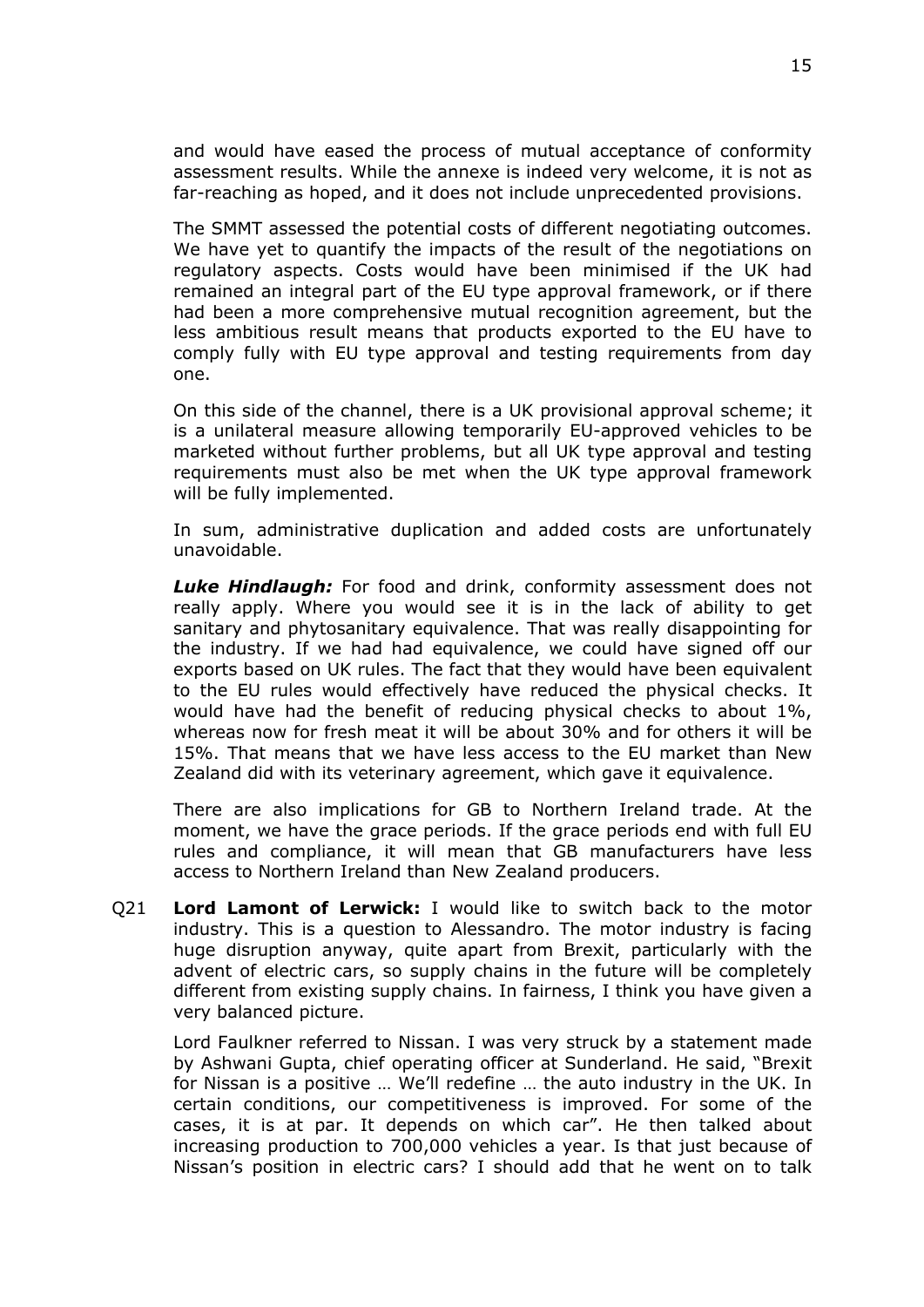about paperwork and cross-border disruption, and was quoted as saying, "For a global manufacturer operating in 150 markets, with 40 plants worldwide, to have additional documentation to fill a form at the border is nothing. People are prepared for it". Why do you think he can take such a strikingly different view?

*Alessandro Marongiu:* I do not think it is a strikingly different view from mine. Big businesses can handle customs procedures. That does not mean that they do not impact their cost structure. They were able to trade without facing friction in the past, but now they are facing friction and will face it in the future. That said, clearly a global player such as Nissan can address customs requirements, and potentially comply with them, without facing the difficulties that smaller operators face today.

As regards prospects for Japanese investment, the TCA is good news because it lays foundations on which businesses can build and be competitive in the future. Nissan and other manufacturers have built their competitiveness over the years. They want to protect their investment in the UK. I think they can make it work; they appreciate that the TCA can help them to build a successful business in the future, but beyond the immediate announcement, and the welcome news of additional investment for existing models, we need to build a stronger supply chain in the UK to attract investment for future models and for environmentally friendly models to be built here.

Q22 **Baroness Chalker of Wallasey:** My question is for Luke. We witnessed last week a protest in London by Scottish seafood exporters, which highlighted the impact of the existing sanitary and phytosanitary measures on UK business. I understand that it applies also to some meat exporters. How are your members adjusting to the SPS demands of the TCA, and to what extent do the provisions of the TCA minimise the SPS barriers to trade? I think that about sums it up. There is a lot of protest and worry, particularly for very time-sensitive exports.

*Luke Hindlaugh:* What the deal does in the SPS area is very little compared with no deal. Many of the requirements are still there. You have to comply with the export health certificates that you need to send to the EU or those coming into the UK. The benefits are that it creates trust between both trading parties, which probably helps to manage some of those imports and exports and allows them to flow a bit better. It is too soon to say how traders are adapting, or how trade flows will continue, particularly given the seafood problems they are facing up there. It is not just that sector. A lot of meat exporters using groupage face very much the same issues.

As time goes on, it will get better; businesses will understand some of the requirements, but a lot of them are here to stay. SPS barriers are some of the most cumbersome for trade and some of them are here to stay. Exports will take longer. In particular, it will be difficult for SMEs that rely on groupage. You can get it right as many times as you want, but if someone else gets it wrong, the lorry is held up. One of our members has had orders for about 50 different consignments. Most of them were on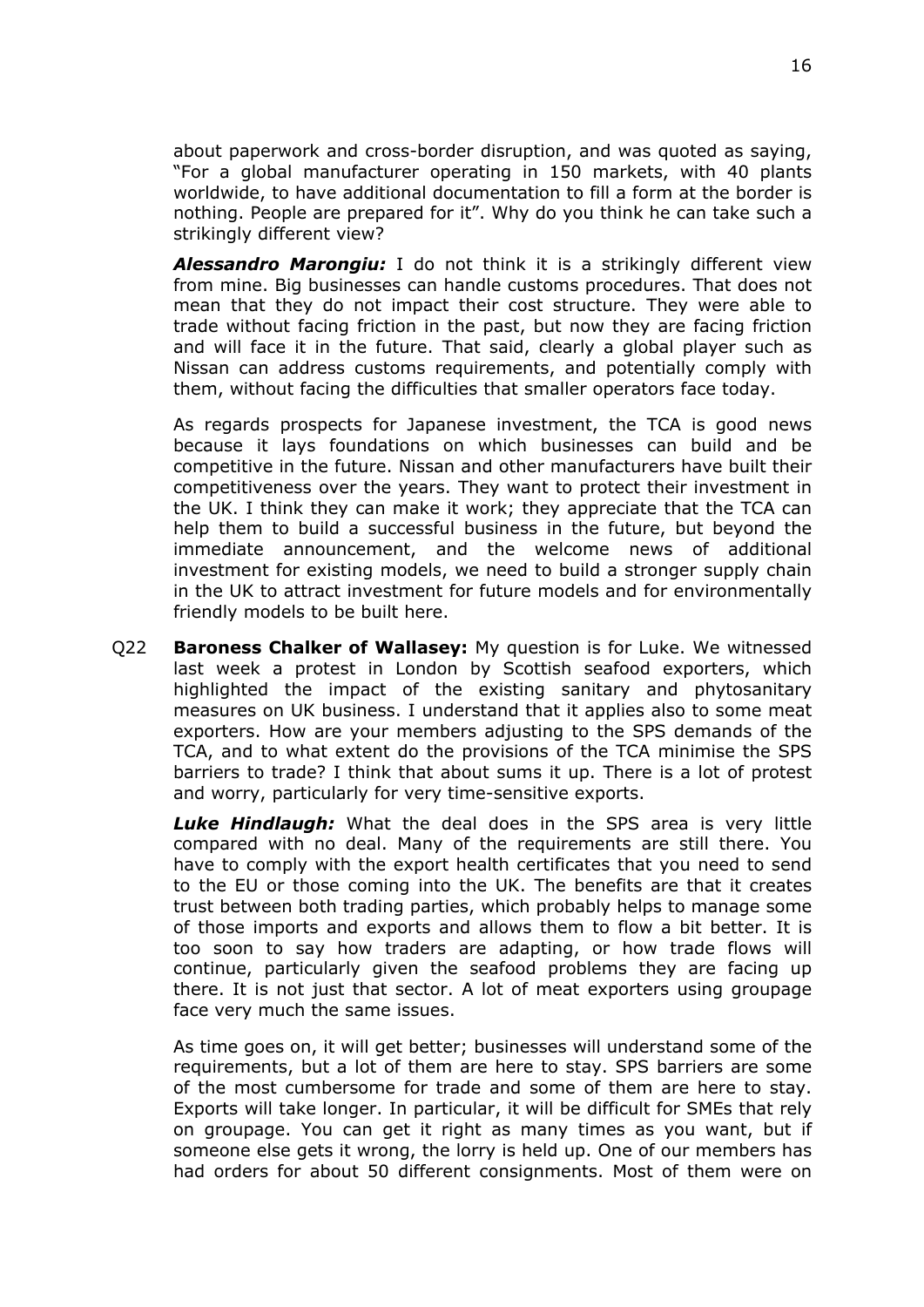groupage and only about two made it over the EU border; the rest of the 48 were held up. The lorries cannot move; none of the orders in those groupage loads can move. It is very tough to overcome some of those things, and they are very much here to stay.

**Baroness Chalker of Wallasey:** Thank you for that reply. I am sorry. That is why some of us were really worried about the whole leave movement.

Q23 **Lord Lilley:** To follow on from Baroness Chalker, what leeway is there, either under the trade specialised committee on SPS measures or through arbitration procedures, for us to get a smoother flow of trade without SPS stopping it? The actual agreement says: "The Parties shall not use SPS measures to create unjustified barriers to trade"; that "SPS procedures and approvals" shall be "completed without undue delay"; and that barriers must not be "applied in a manner which would constitute arbitrary or unjustifiable discrimination".

It reaffirms the WTO commitment that "Members shall accept the sanitary and phytosanitary measures of other Members as equivalent, even if these measures differ from their own". The reports we get suggest that that is not how it is being operated on the continent.

*Luke Hindlaugh:* In some of those challenges, there is also an obligation to meet the requirements that the importing party sets. There might be discrepancies in the paperwork or it might not have met all the requirements. There is little opportunity within the deal to help on some of those issues. Where government can help is with hands-on support for some of those traders to guide them through the processes. Are they getting each of the requirements right? Are they getting the customs paperwork right? Are they getting the sanitary and phytosanitary processes right?

It needs real hands-on support, walking people through it so that they can identify the common mistakes they are making and address them, or find ways to redirect the logistics routes they use. Those are the kinds of things that government should be prioritising, but within the realms of the deal there is not too much that traders can do. It is very much about hands-on support from HMRC and Defra such that a small trader can pick up the phone and say, "I'm having these issues. I want to send a good over to the EU. What should I do? Who should I call?"

**Lord Lilley:** I agree that that ought to be done and that it ought to be a high priority, but surely the two are not alternatives. We have to help our traders meet any requirements on the continent, however unreasonable they are, but if they are unreasonable we ought also to be proposing changes and objecting to them when they act as clear barriers to trade because they do not recognise our standards as equivalent when they are identical.

*Luke Hindlaugh:* It is an issue when you leave the single market and there is not that kind of equivalence bridge. Our rules may well be the same, but once you leave you have to prove that you are meeting the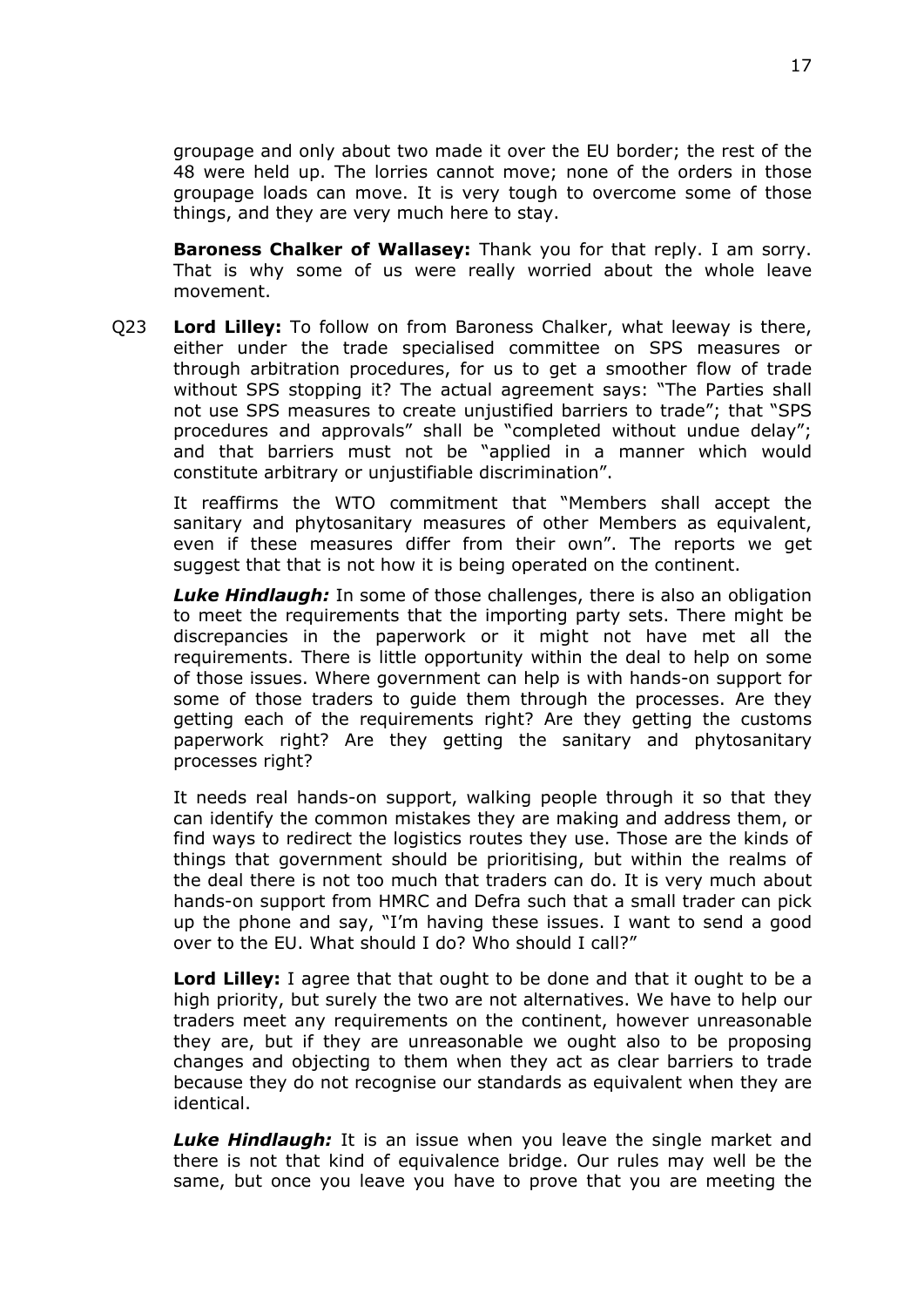requirements 100% each and every time. Sometimes, there can be tinkering issues when you have to make changes in such a short time.

**Lord Lilley:** It says that they should make checks based only on risk assessments, which is what they did for New Zealand, is it not?

*Luke Hindlaugh:* The difference is that New Zealand has a veterinary agreement with the EU, so there is a bridge and equivalence between the New Zealand and the EU rules, whereas we did not get that for the sanitary and phytosanitary measures.

**Lord Lilley:** But the agreement still commits both sides to follow the WTO. The WTO says that members shall accept the sanitary or phytosanitary measures of other members as equivalent, even if they differ. I cannot understand why we make excuses for them not doing so. Why are we not complaining?

*Luke Hindlaugh:* It might be for UK and EU officials, when they meet, to address those issues and create common ways of overcoming some of the barriers, but there is not much of an avenue for traders themselves to do that.

**Lord Lilley:** It is not for the traders. I agree.

Q24 **Lord Shipley:** I would like to ask all three witnesses about government guidance to businesses following signing of the agreement. The Government have issued some guidance, for example on agreed rules of origin, but it is not clear whether it meets the specific needs of UK businesses, generally speaking. There are four chapters and two annexes to the guidance and a disclaimer that states: "Legislation takes precedence over the content of these documents and should always be consulted". How clear is government guidance for businesses on mitigating the impact of non-tariff barriers to trade, and what more should the Government be doing?

*Alessandro Marongiu:* In principle, the government guidance is quite comprehensive, but businesses face issues on so many different fronts that navigating the guidance becomes overwhelming. Understanding guidance is a very different matter from translating it into actions that make the whole thing work. Business associations such as the SMMT offer as much support as possible to connect the dots or indicate potential solutions, but many businesses need bespoke services. Those are often costly and are an additional strain in an already critical situation where businesses are dealing with depressed demand and a very serious change in trading terms with their biggest trading partner.

The EU put a  $\epsilon$ 5 billion fund in place just to deal with the fallout from Brexit. Dedicated support could have been considered in the UK as well to help businesses get tailor-made advice. I leave it to others to comment.

*Fergus McReynolds:* I agree with Alessandro about the challenge facing businesses at the moment. Comprehensive guidance is available from government, but it is the scale of change that companies are trying to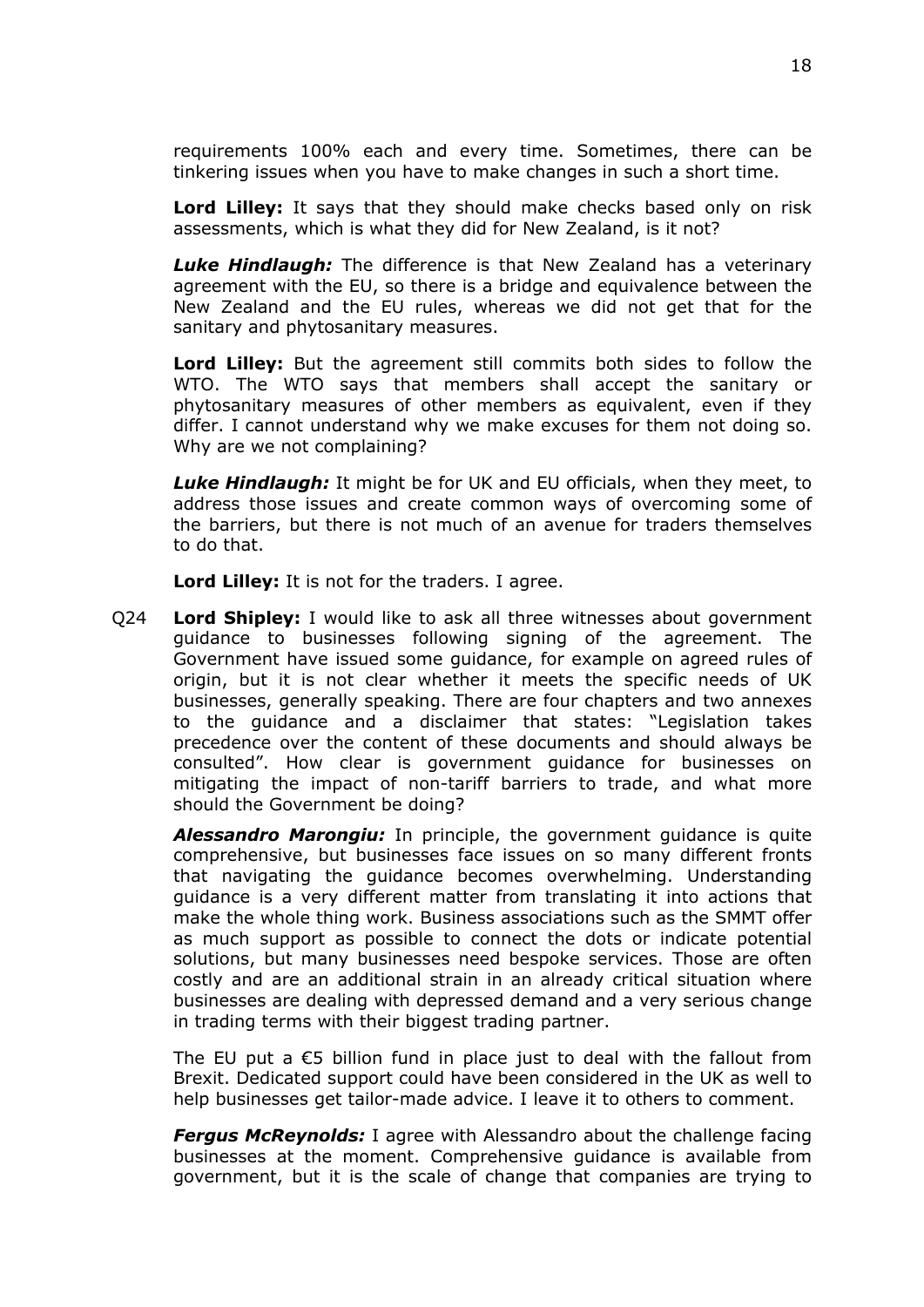deal with. There is also the issue of trying to understand the environment in which we now live.

I do not know what the message has been from 1 January about the different relationship, in both trade and market regulation, in Northern Ireland in comparison with GB. I think more information needs to be provided about recognising that there are three different markets in which goods are being placed. You need to consider different challenges depending on where you are operating. If you are in GB, sending something to Northern Ireland is different from being in Northern Ireland and sending something to GB. Equally, in either of those two markets, sending something to the EU looks different. It is important to make sure that companies are aware of that.

To link this with Lord Wood's question on conformity assessment, I do not know whether enough was made of the difference in market preparation to be ready for those three different markets, and whether companies have their conformity-assessed products, with an EU certificate where necessary, to be able to continue to supply the EU market. I am worried about that as a challenge. I do not know whether enough businesses are ready for that.

From our perspective, what is important, as Alessandro said, is making sure that there are worked examples. That is one area where we could improve the guidance. People could then work through case studies on things that have come up in questions that we have had from companies.

On support from government, as Alessandro said, the EU, as part of its recovery package has a €5 billion fund. Many member states have had voucher schemes to help businesses prepare in the run-up to the changes. It would be good for the Government to explore such schemes.

Finally, it is recognising how businesses operate. It goes back to the issue about conformity assessment. The advantage for a business is to try to make one product for multiple markets, not to make multiple products for multiple markets. While the issues are not there today, they have the potential to be there in future, and how divergence is managed will be a huge part of how the relationship develops over the coming years.

For me, one of the clear issues missing from government guidance is how we will manage that divergence, and how we, either as individual businesses or collectively as business representative organisations, feed into that dialogue and conversation. We want to avoid a separate market in the UK that has a completely different set of requirements, and a completely separate set of rules to comply with, to service the EU market. That is not just an ambition for us; it will also be an issue for our international trading partners. I have spoken to American colleagues about this; they do not want to be in a situation where they have different requirements to supply a customer in continental Europe from those for supplying the UK.